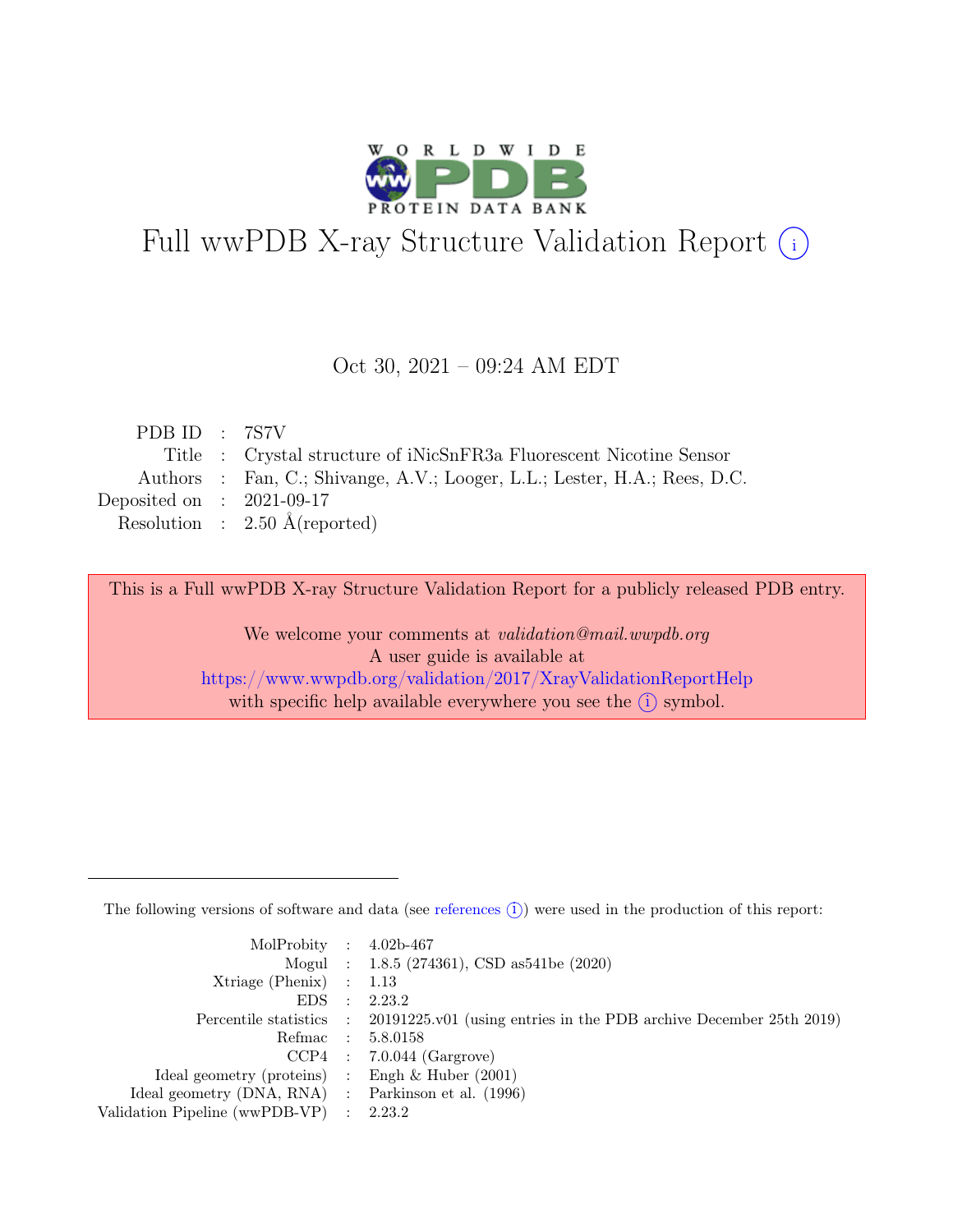## 1 Overall quality at a glance  $(i)$

The following experimental techniques were used to determine the structure: X-RAY DIFFRACTION

The reported resolution of this entry is 2.50 Å.

Percentile scores (ranging between 0-100) for global validation metrics of the entry are shown in the following graphic. The table shows the number of entries on which the scores are based.



| Metric                | Whole archive<br>$(\#Entries)$ | Similar resolution<br>$(\# \text{Entries}, \text{ resolution } \text{range}(\AA))$ |  |  |
|-----------------------|--------------------------------|------------------------------------------------------------------------------------|--|--|
| $R_{free}$            | 130704                         | $4661(2.50-2.50)$                                                                  |  |  |
| Clashscore            | 141614                         | $5346(2.50-2.50)$                                                                  |  |  |
| Ramachandran outliers | 138981                         | $5231 (2.50 - 2.50)$                                                               |  |  |
| Sidechain outliers    | 138945                         | $5233(2.50-2.50)$                                                                  |  |  |
| RSRZ outliers         | 127900                         | $4559(2.50-2.50)$                                                                  |  |  |

The table below summarises the geometric issues observed across the polymeric chains and their fit to the electron density. The red, orange, yellow and green segments of the lower bar indicate the fraction of residues that contain outliers for  $\geq$ =3, 2, 1 and 0 types of geometric quality criteria respectively. A grey segment represents the fraction of residues that are not modelled. The numeric value for each fraction is indicated below the corresponding segment, with a dot representing fractions <=5% The upper red bar (where present) indicates the fraction of residues that have poor fit to the electron density. The numeric value is given above the bar.

| Mol | Chain  | Length | Quality of chain     |     |              |  |  |
|-----|--------|--------|----------------------|-----|--------------|--|--|
|     | А      | 537    | %<br>72%             | 22% | $-5%$        |  |  |
|     | В      | 537    | $\frac{1}{2}$<br>70% | 23% | $.5\%$       |  |  |
|     | $\cap$ | 537    | $\frac{9}{6}$<br>73% | 20% | $\cdot\ 6\%$ |  |  |
|     |        | 537    | %<br>74%             | 20% | .5%          |  |  |

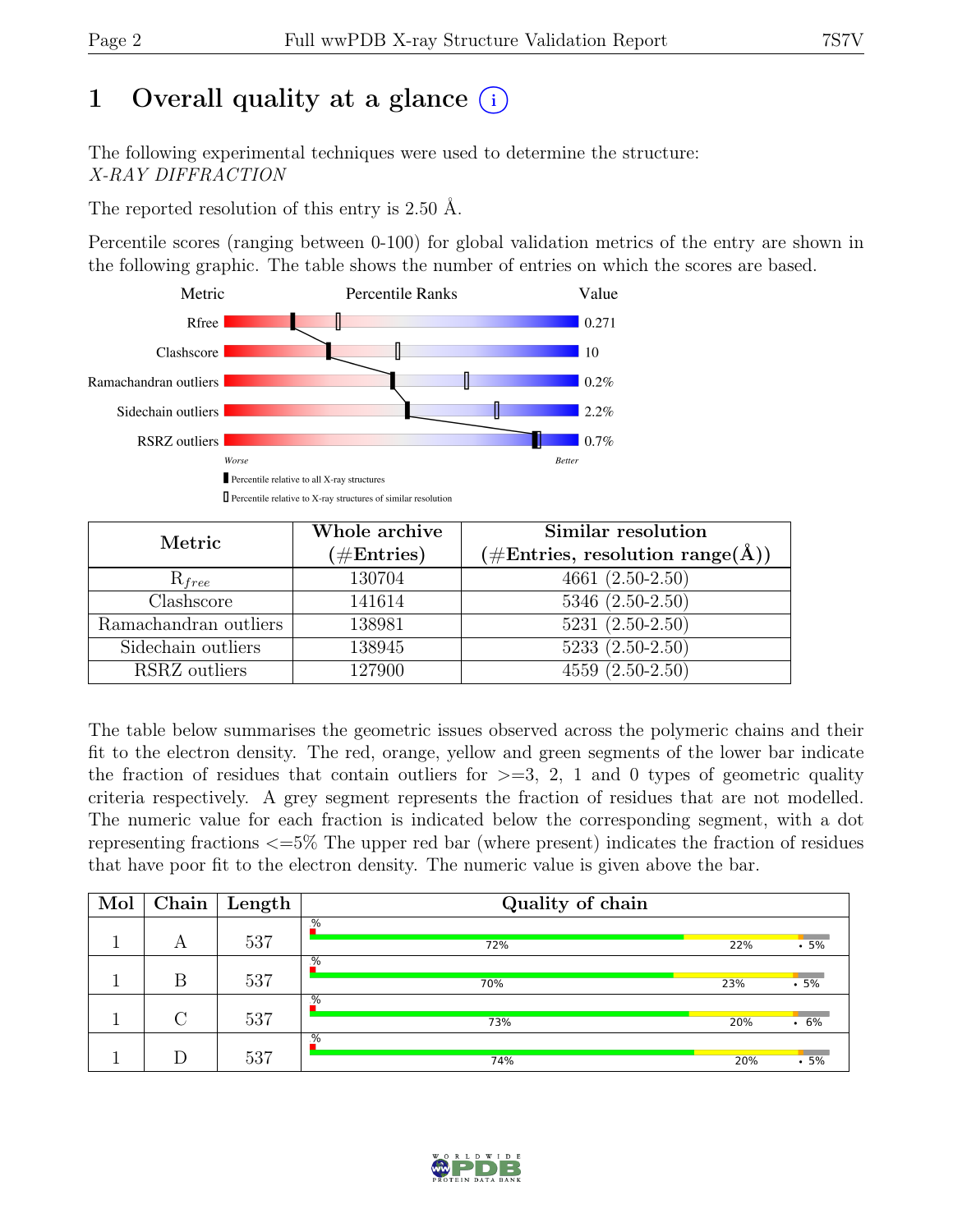## 2 Entry composition  $(i)$

There are 2 unique types of molecules in this entry. The entry contains 16649 atoms, of which 0 are hydrogens and 0 are deuteriums.

In the tables below, the ZeroOcc column contains the number of atoms modelled with zero occupancy, the AltConf column contains the number of residues with at least one atom in alternate conformation and the Trace column contains the number of residues modelled with at most 2 atoms.

| Mol | Chain | Residues | Atoms         |               |     |     |    |  | $ZeroOcc \mid AltConf \mid$ | $\operatorname{Trace}$ |
|-----|-------|----------|---------------|---------------|-----|-----|----|--|-----------------------------|------------------------|
|     |       |          | Total         | $\Gamma$      | Ñ   |     | S  |  |                             |                        |
|     | А     | 509      | 4040          | 2588          | 671 | 768 | 13 |  |                             |                        |
|     | В     | 509      | Total         | $\mathcal{C}$ | N   |     | S  |  |                             |                        |
|     |       |          | 4035          | 2584          | 670 | 768 | 13 |  |                             |                        |
|     |       |          | Total         | $\mathcal{C}$ | N   |     | S  |  |                             |                        |
|     | 507   | 4024     | 2578          | 668           | 765 | 13  |    |  |                             |                        |
|     |       | Total    | $\mathcal{C}$ | N             |     | S   |    |  |                             |                        |
|     | 509   | 4038     | 2586          | 670           | 769 | 13  |    |  |                             |                        |

• Molecule 1 is a protein called iNicSnFR 3.0 Fluorescent Nicotine Sensor.

• Molecule 2 is water.

| Mol                         | Chain     | Residues | Atoms                                   | ZeroOcc   AltConf |
|-----------------------------|-----------|----------|-----------------------------------------|-------------------|
| $\overline{2}$              | А         | 134      | Total<br>$\Omega$<br>134<br>134         |                   |
| $\overline{2}$              | В         | 112      | Total<br>$\left( \right)$<br>112<br>112 |                   |
| $\overline{2}$              | $\bigcap$ | 147      | Total<br>$\left( \right)$<br>147<br>147 |                   |
| $\mathcal{D}_{\mathcal{L}}$ |           | 119      | Total<br>$\left( \right)$<br>119<br>119 |                   |

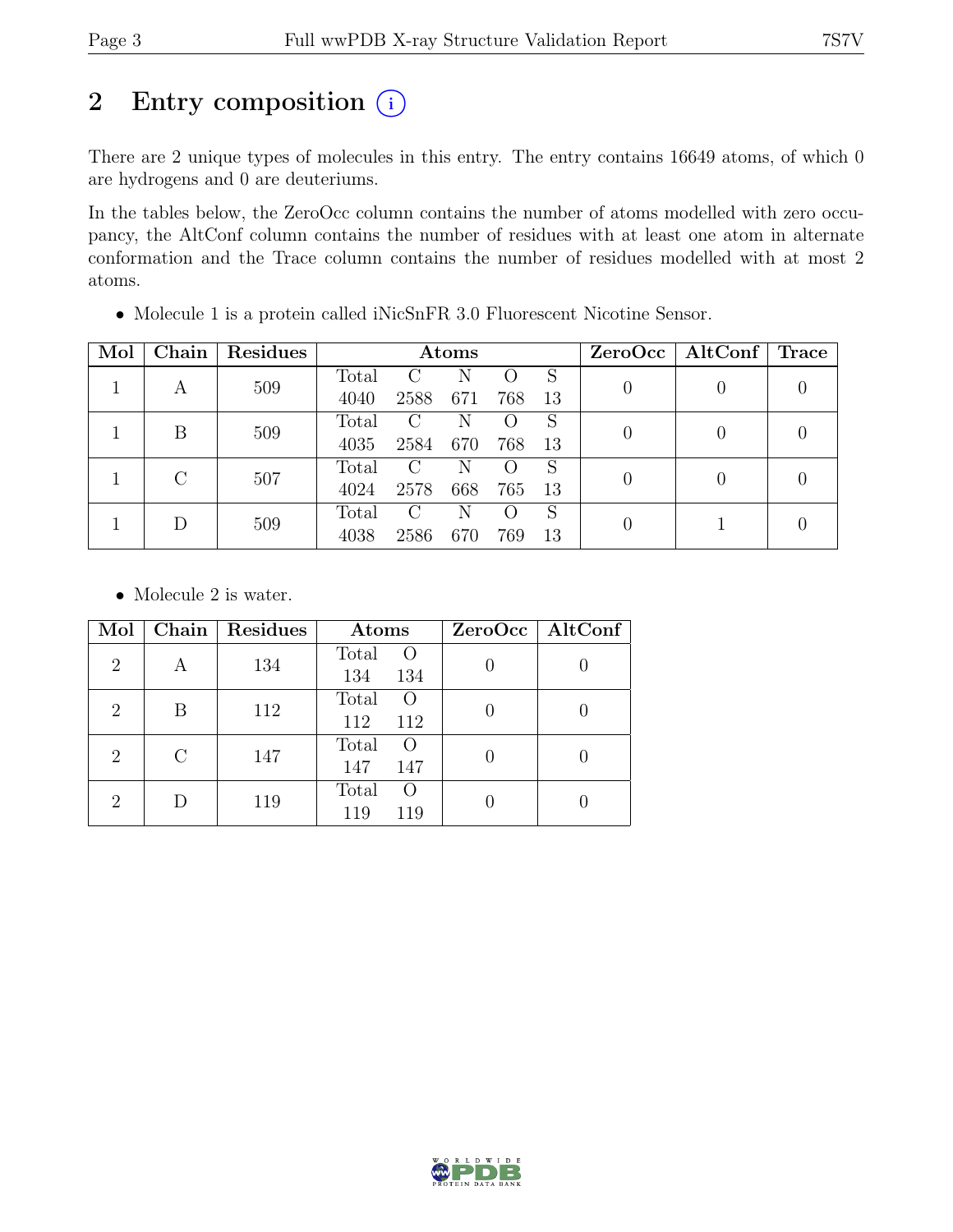## 3 Residue-property plots  $(i)$

These plots are drawn for all protein, RNA, DNA and oligosaccharide chains in the entry. The first graphic for a chain summarises the proportions of the various outlier classes displayed in the second graphic. The second graphic shows the sequence view annotated by issues in geometry and electron density. Residues are color-coded according to the number of geometric quality criteria for which they contain at least one outlier:  $green = 0$ , yellow  $= 1$ , orange  $= 2$  and red  $= 3$  or more. A red dot above a residue indicates a poor fit to the electron density (RSRZ > 2). Stretches of 2 or more consecutive residues without any outlier are shown as a green connector. Residues present in the sample, but not in the model, are shown in grey.



• Molecule 1: iNicSnFR 3.0 Fluorescent Nicotine Sensor

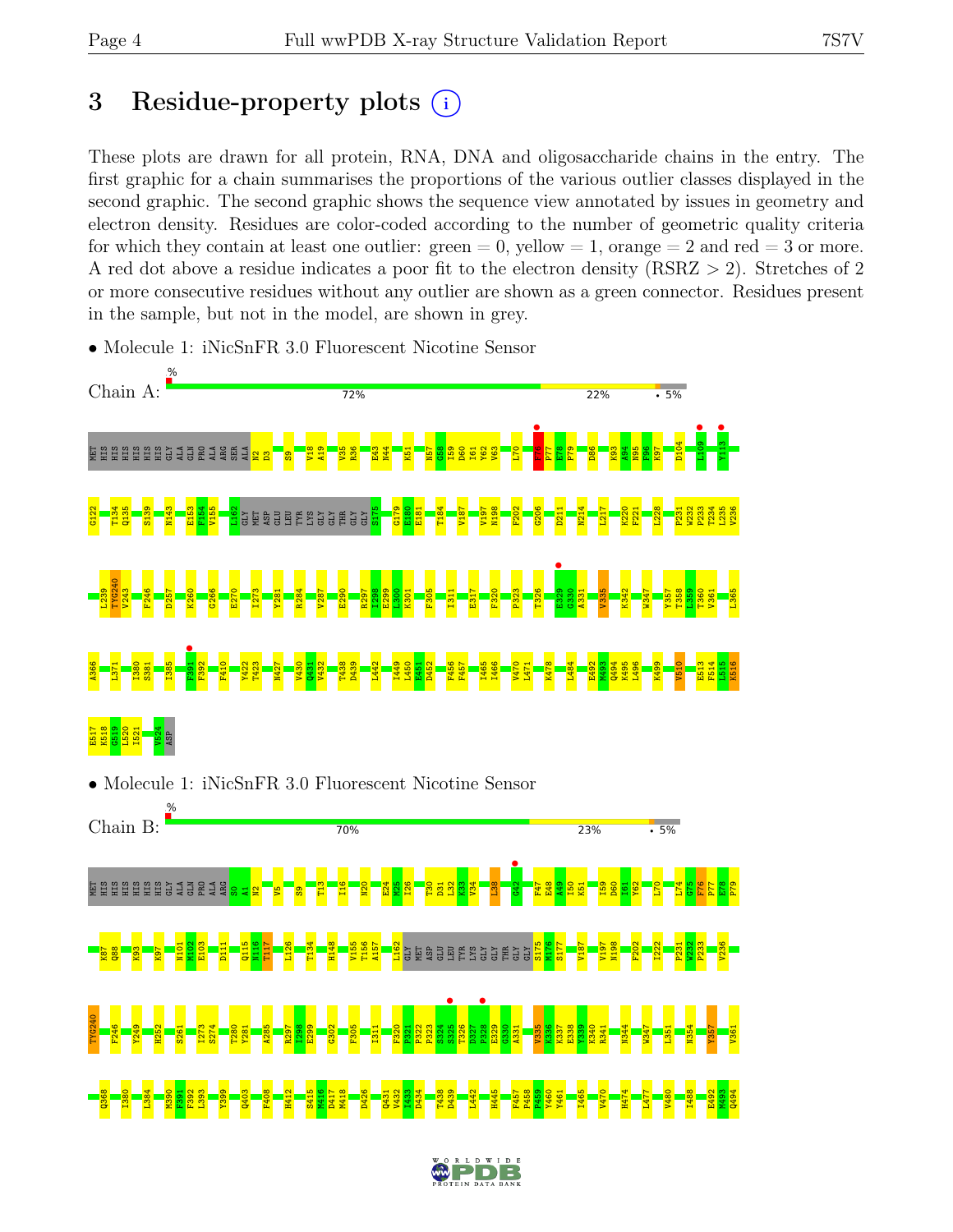# K49<mark>5 S60 N</mark>502 G503 S502 E503 G505 P507 A508 <mark>B50 B510 A5</mark>13 E51<br><mark>S505 S61</mark> B508 B516 E518 E512 E512 E512 E512 E51

• Molecule 1: iNicSnFR 3.0 Fluorescent Nicotine Sensor



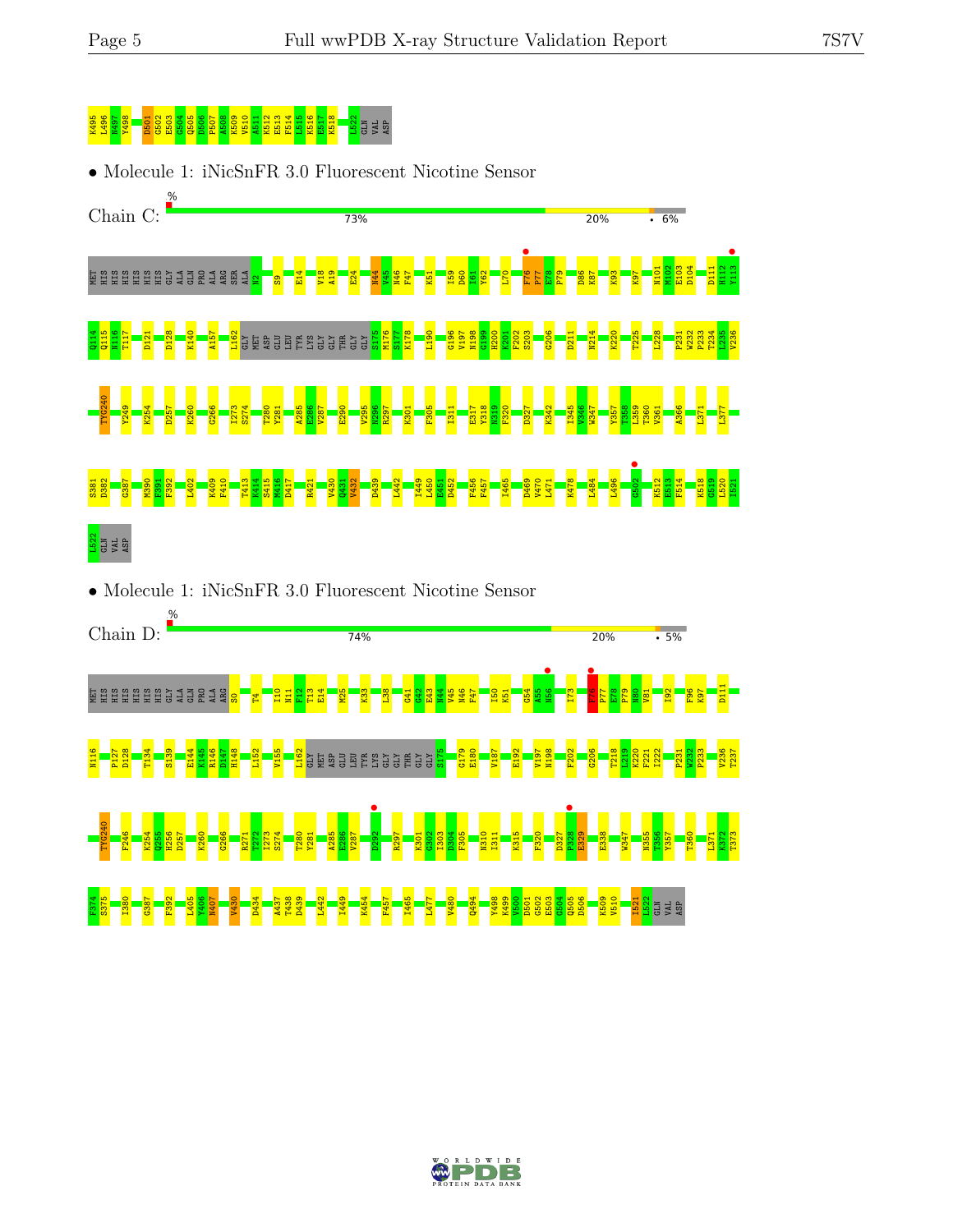## 4 Data and refinement statistics  $(i)$

| Property                                                         | Value                                            | <b>Source</b>  |
|------------------------------------------------------------------|--------------------------------------------------|----------------|
| Space group                                                      | $\overline{P1}$                                  | Depositor      |
| Cell constants                                                   | 86.86Å 91.83Å<br>$81.19\text{\AA}$               | Depositor      |
| a, b, c, $\alpha$ , $\beta$ , $\gamma$                           | $75.72^\circ$<br>$85.56^{\circ}$ $85.28^{\circ}$ |                |
| Resolution $(A)$                                                 | 40.39<br>$-2.50$                                 | Depositor      |
|                                                                  | $45.47 - 2.50$                                   | <b>EDS</b>     |
| $%$ Data completeness                                            | $98.2(40.39-2.50)$                               | Depositor      |
| (in resolution range)                                            | 98.3 (45.47-2.50)                                | <b>EDS</b>     |
| $R_{merge}$                                                      | (Not available)                                  | Depositor      |
| $\mathrm{R}_{sym}$                                               | (Not available)                                  | Depositor      |
| $\langle I/\sigma(I) \rangle$ <sup>1</sup>                       | 1.89 (at $2.51\text{\AA}$ )                      | Xtriage        |
| Refinement program                                               | PHENIX 1.17.1 3660                               | Depositor      |
| $R, R_{free}$                                                    | 0.232<br>0.275<br>$\overline{\phantom{a}}$       | Depositor      |
|                                                                  | 0.230<br>0.271<br>$\ddot{\phantom{a}}$           | DCC            |
| $R_{free}$ test set                                              | 2007 reflections $(2.43\%)$                      | wwPDB-VP       |
| Wilson B-factor $(A^2)$                                          | 40.7                                             | Xtriage        |
| Anisotropy                                                       | 0.252                                            | Xtriage        |
| Bulk solvent $k_{sol}(\text{e}/\text{A}^3), B_{sol}(\text{A}^2)$ | 0.32, 19.5                                       | <b>EDS</b>     |
| L-test for $\overline{\text{twinning}}^2$                        | $< L >$ = 0.49, $< L^2 >$ = 0.32                 | <b>Xtriage</b> |
| Estimated twinning fraction                                      | No twinning to report.                           | Xtriage        |
| $F_o, F_c$ correlation                                           | 0.90                                             | <b>EDS</b>     |
| Total number of atoms                                            | 16649                                            | wwPDB-VP       |
| Average B, all atoms $(A^2)$                                     | 39.0                                             | wwPDB-VP       |

Xtriage's analysis on translational NCS is as follows: The largest off-origin peak in the Patterson function is 9.76% of the height of the origin peak. No significant pseudotranslation is detected.

<sup>&</sup>lt;sup>2</sup>Theoretical values of  $\langle |L| \rangle$ ,  $\langle L^2 \rangle$  for acentric reflections are 0.5, 0.333 respectively for untwinned datasets, and 0.375, 0.2 for perfectly twinned datasets.



<span id="page-5-1"></span><span id="page-5-0"></span><sup>1</sup> Intensities estimated from amplitudes.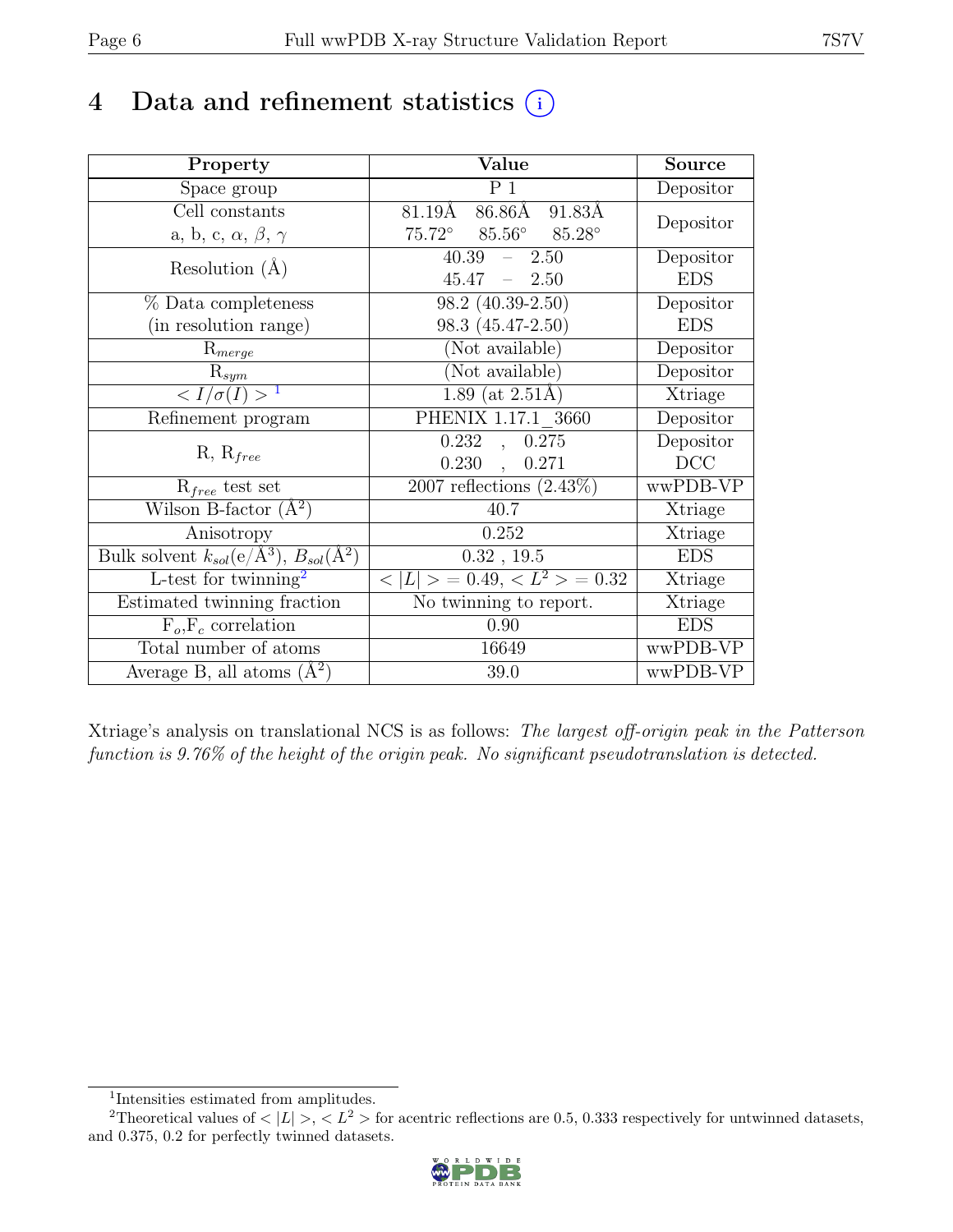## 5 Model quality  $(i)$

## 5.1 Standard geometry  $(i)$

Bond lengths and bond angles in the following residue types are not validated in this section: CRO

The Z score for a bond length (or angle) is the number of standard deviations the observed value is removed from the expected value. A bond length (or angle) with  $|Z| > 5$  is considered an outlier worth inspection. RMSZ is the root-mean-square of all Z scores of the bond lengths (or angles).

|     | Chain         |             | Bond lengths | Bond angles |                    |  |
|-----|---------------|-------------|--------------|-------------|--------------------|--|
| Mol |               | <b>RMSZ</b> | $\# Z  > 5$  | RMSZ        | $\# Z  > 5$        |  |
|     |               | 0.31        | 0/4103       | 0.53        | 0/5547             |  |
|     | В             | 0.30        | 4098         | 0.53        | 0/5540             |  |
|     | $\mathcal{C}$ | 0.30        | 0/4087       | 0.53        | 0/5525             |  |
|     | $\Box$        | 0.31        | 4104         | 0.55        | $2/5548$ $(0.0\%)$ |  |
| All | All           | 0.30        | 16392        | 0.53        | $2/22160(0.0\%)$   |  |

Chiral center outliers are detected by calculating the chiral volume of a chiral center and verifying if the center is modelled as a planar moiety or with the opposite hand.A planarity outlier is detected by checking planarity of atoms in a peptide group, atoms in a mainchain group or atoms of a sidechain that are expected to be planar.

|  | Mol   Chain   $\#\text{Chirality outliers}$   $\#\text{Planarity outliers}$ |
|--|-----------------------------------------------------------------------------|
|  |                                                                             |
|  |                                                                             |
|  |                                                                             |
|  |                                                                             |
|  |                                                                             |

There are no bond length outliers.

All (2) bond angle outliers are listed below:

| $\mathbf{Mod} \mid \mathbf{Chain} \mid \mathbf{Res} \mid \mathbf{Type}$ |     |     | Atoms                        |      | Observed( $^o$ )   Ideal( $^o$ ) |        |
|-------------------------------------------------------------------------|-----|-----|------------------------------|------|----------------------------------|--------|
|                                                                         | 327 | ASP | CB-CG-OD1                    | 8.30 | 125.78                           | 118.30 |
|                                                                         | 327 | ASP | $\overline{CB-CG-OD2}$ -7.97 |      |                                  | 118.30 |

There are no chirality outliers.

All (4) planarity outliers are listed below:

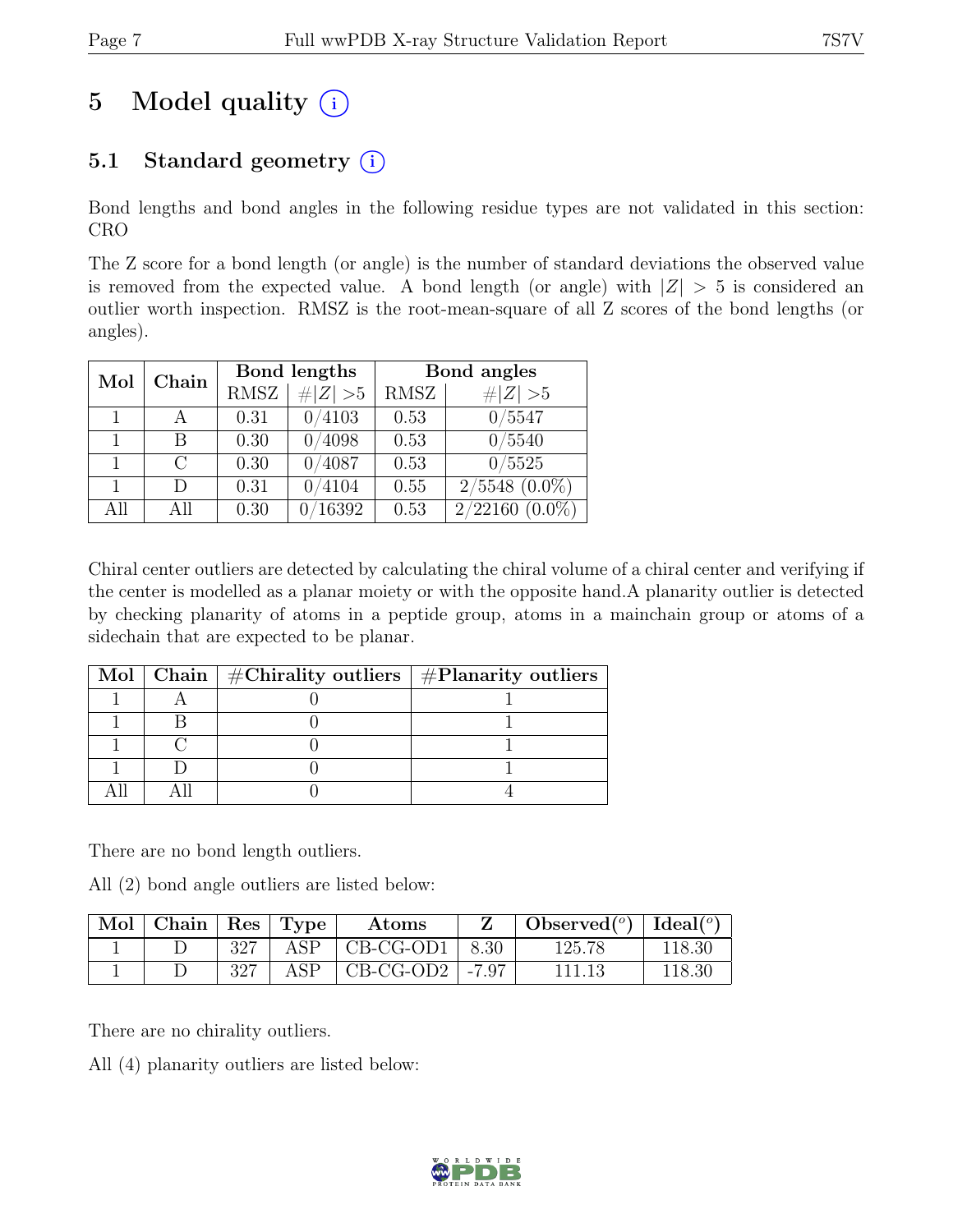| Mol | Chain  | Res | <b>Type</b> | Group   |
|-----|--------|-----|-------------|---------|
|     |        | 76  | <b>PHE</b>  | Peptide |
|     | R      | 76  | <b>PHE</b>  | Peptide |
|     | $\cap$ | 76  | <b>PHE</b>  | Peptide |
|     |        | 76  | <b>PHE</b>  | Peptide |

## 5.2 Too-close contacts  $(i)$

In the following table, the Non-H and H(model) columns list the number of non-hydrogen atoms and hydrogen atoms in the chain respectively. The H(added) column lists the number of hydrogen atoms added and optimized by MolProbity. The Clashes column lists the number of clashes within the asymmetric unit, whereas Symm-Clashes lists symmetry-related clashes.

| Mol                         | Chain  |       | Non-H $\mid$ H(model) | H(added) | Clashes | Symm-Clashes |
|-----------------------------|--------|-------|-----------------------|----------|---------|--------------|
|                             |        | 4040  |                       | 4022     | 82      |              |
|                             | В      | 4035  |                       | 4019     | 87      |              |
|                             | r      | 4024  |                       | 4005     | 77      |              |
|                             | D      | 4038  |                       | 4024     | 69      |              |
| 2                           | А      | 134   |                       |          |         |              |
| $\mathcal{D}_{\mathcal{A}}$ | В      | 112   |                       |          |         |              |
| $\mathcal{D}_{\mathcal{L}}$ | $\cap$ | 147   |                       |          |         |              |
| $\mathcal{D}_{\mathcal{L}}$ | D      | 119   |                       |          | റ       |              |
| All                         | All    | 16649 |                       | 16070    | 307     |              |

The all-atom clashscore is defined as the number of clashes found per 1000 atoms (including hydrogen atoms). The all-atom clashscore for this structure is 10.

All (307) close contacts within the same asymmetric unit are listed below, sorted by their clash magnitude.

| Atom-1             | Atom-2              | Interatomic<br>distance $(A)$ | Clash<br>overlap $(A)$ |
|--------------------|---------------------|-------------------------------|------------------------|
| 1: D:76: PHE:HE2   | 1:D:338:GLU:HG3     | 1.36                          | 0.91                   |
| 1:B:361:VAL:HG12   | 1:B:432:VAL:HG12    | 1.62                          | 0.81                   |
| 1:A:18:VAL:HG12    | 1: A:63: VAL: HG21  | 1.66                          | 0.78                   |
| 1:A:442:LEU:HD13   | 1:A:449:ILE:HD11    | 1.69                          | 0.74                   |
| 1:C:442:LEU:HD13   | 1:C:449:ILE:HD11    | 1.69                          | 0.73                   |
| 1:B:76:PHE:HE2     | 1:B:338:GLU:HG3     | 1.54                          | 0.71                   |
| 1: D: 4: THR: HG22 | 1: D: 33: LYS: HB2  | 1.72                          | 0.71                   |
| 1:B:70:LEU:HG      | 1:B:335:VAL:HG13    | 1.72                          | 0.70                   |
| 1:C:51:LYS:NZ      | 1:C:104:ASP:O       | 2.26                          | 0.69                   |
| 1: D:76: PHE:CE2   | 1: D: 338: GLU: HG3 | 2.24                          | 0.69                   |
| 1:C:390:MET:HG2    | 1:C:417:ASP:OD2     | 1.94                          | 0.67                   |
| 1:B:198:ASN:ND2    | 1: B:305: PHE:O     | 2.27                          | 0.67                   |

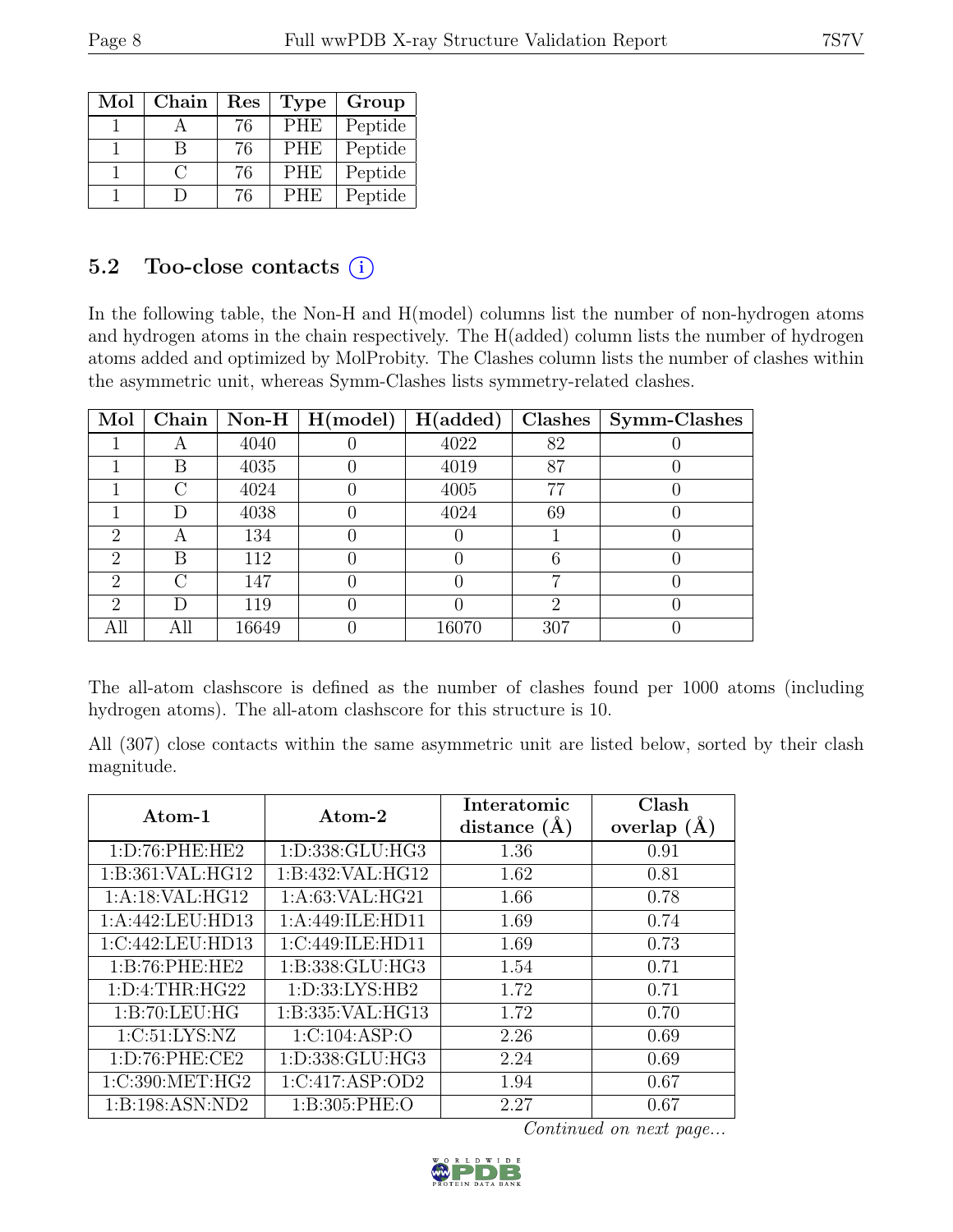| Communica from previous page |                     | Interatomic       | Clash         |  |
|------------------------------|---------------------|-------------------|---------------|--|
| Atom-1                       | Atom-2              | distance $(\AA)$  | overlap $(A)$ |  |
| 1:B:76:PHE:CE2               | 1:B:338:GLU:HG3     | 2.30              | 0.67          |  |
| 1:C:361:VAL:HG22             | 1:C:450:LEU:HD21    | 1.77              | 0.67          |  |
| 1: B:415: SER:OG             | 2:B:601:HOH:O       | 2.13              | 0.66          |  |
| 1:A:466:ILE:HD13             | 1:A:471:LEU:HD13    | 1.78              | 0.66          |  |
| 1:D:192:GLU:OE2              | 1:D:297:ARG:NH1     | 2.29              | 0.65          |  |
| 1:A:235:LEU:O                | 1:A:239:LEU:HG      | 1.97              | 0.65          |  |
| 1:D:14:GLU:OE1               | 1:D:355:ASN:ND2     | 2.29              | 0.65          |  |
| 1:A:496:LEU:HD22             | 1: A:510: VAL: HG13 | 1.79              | 0.64          |  |
| 1:C:198:ASN:ND2              | 1:C:305:PHE:O       | 2.30              | 0.64          |  |
| 1:D:439:ASP:HB3              | 1:D:442:LEU:HG      | 1.78              | 0.64          |  |
| 1:A:2:ASN:ND2                | 1: D: 0: SER: O     | 2.31              | 0.64          |  |
| 1: D:25: MET:HA              | 1:D:521:ILE:HD11    | 1.81              | 0.63          |  |
| 1:C:211:ASP:OD2              | 1:C:214:ASN:ND2     | 2.25              | 0.63          |  |
| 1:A:317:GLU:OE1              | 1:A:342:LYS:NZ      | 2.31              | 0.63          |  |
| 1:D:134:THR:HG23             | 1:D:155:VAL:HG22    | 1.80              | 0.62          |  |
| 1:C:387:GLY:N                | 1:C:430:VAL:HG21    | 2.15              | 0.62          |  |
| 1:B:439:ASP:HB3              | 1:B:442:LEU:HG      | 1.81              | 0.61          |  |
| 1:D:198:ASN:ND2              | 1:D:305:PHE:O       | 2.33              | 0.61          |  |
| 1:C:76:PHE:CD2               | 1:C:77:PRO:HD3      | 2.35              | 0.61          |  |
| 1:A:70:LEU:HD22              | 1:A:76:PHE:CD2      | 2.36              | 0.61          |  |
| 1:C:471:LEU:HD21             | 1:C:478:LYS:HE2     | 1.83              | 0.60          |  |
| 1:D:144:GLU:OE1              | 1: D: 220: LYS: NZ  | 2.34              | 0.60          |  |
| 1:D:499:LYS:HD2              | 1:D:510:VAL:HG13    | 1.85              | 0.59          |  |
| 1:C:290:GLU:OE2              | 1:C:297:ARG:NH1     | $\overline{2.29}$ | 0.59          |  |
| 1:C:317:GLU:OE1              | 1:C:342:LYS:NZ      | 2.36              | 0.59          |  |
| 1:A:392:PHE:HE1              | 1:A:457:PHE:HZ      | 1.51              | 0.58          |  |
| 1:A:514:PHE:CZ               | 1: A:518: LYS: HD2  | 2.38              | 0.58          |  |
| 1: B:340: LYS: NZ            | 1:B:344:ASN:OD1     | 2.32              | 0.58          |  |
| 1:D:329:GLU:N                | 1:D:329:GLU:OE1     | 2.37              | 0.58          |  |
| 1:B:513:GLU:HA               | 1:B:516:LYS:HE2     | 1.86              | 0.57          |  |
| 1:B:513:GLU:HA               | 1: B:516: LYS: CE   | 2.34              | 0.57          |  |
| 1:B:509:LYS:HD3              | 1: B:512: LYS: HD3  | 1.87              | 0.57          |  |
| 1:B:60:ASP:HB3               | 1:B:470:VAL:HG21    | 1.86              | 0.56          |  |
| 1:C:387:GLY:H                | 1:C:430:VAL:HG21    | 1.70              | 0.56          |  |
| 1: A:70: LEU:CD2             | 1:A:335: VAL: HG13  | 2.34              | 0.56          |  |
| 1:D:509:LYS:HD2              | 1: D: 509: LYS: N   | 2.21              | 0.56          |  |
| 1:A:439:ASP:HB3              | 1:A:442:LEU:HG      | 1.88              | 0.56          |  |
| 1:D:162:LEU:H                | 1:D:162:LEU:HD23    | 1.71              | 0.56          |  |
| 1:B:477:LEU:HA               | 1:B:480:VAL:HG22    | 1.87              | 0.56          |  |
| 1:B:70:LEU:HD11              | 1:B:331:ALA:HB1     | 1.86              | 0.55          |  |
| 1:C:60:ASP:HB3               | 1:C:470:VAL:HG21    | 1.88              | 0.55          |  |

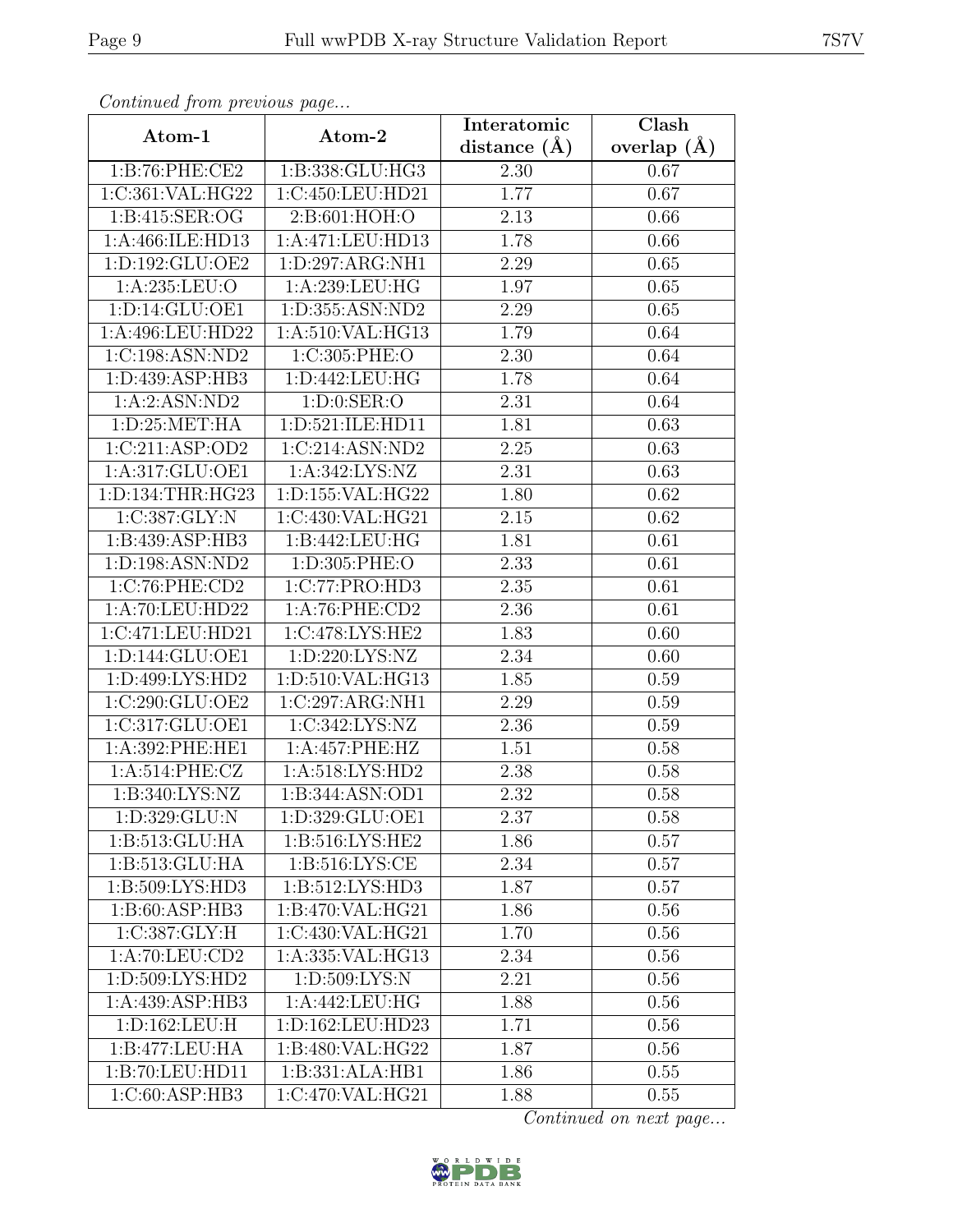| Continua from previous page |                               | Interatomic      | Clash<br>overlap $(A)$ |  |
|-----------------------------|-------------------------------|------------------|------------------------|--|
| Atom-1                      | Atom-2                        | distance $(\AA)$ |                        |  |
| 1:A:513:GLU:O               | 1:A:517:GLU:HG2               | 2.06             | 0.55                   |  |
| 1:B:514:PHE:CZ              | 1:B:518:LYS:HD2               | 2.41             | 0.55                   |  |
| 1: B:498: TYR: CE1          | 1:B:502:GLY:HA3               | 2.42             | 0.55                   |  |
| 1:D:233:PRO:HA              | 1:D:236:VAL:HG23              | 1.89             | 0.55                   |  |
| 1:B:233:PRO:HA              | 1: B: 236: VAL: HG23          | 1.89             | 0.55                   |  |
| 1: A:51: LYS: NZ            | 1:A:104:ASP:O                 | 2.38             | 0.54                   |  |
| 1:C:14:GLU:O                | 1:C:18:VAL:HG22               | 2.08             | 0.54                   |  |
| 1:D:392:PHE:HE1             | 1: D: 457: PHE: HZ            | 1.56             | 0.54                   |  |
| 1:A:471:LEU:HD21            | 1:A:478:LYS:HE2               | 1.90             | 0.54                   |  |
| 1:B:347:TRP:HA              | 1:B:465:ILE:HG22              | 1.89             | 0.54                   |  |
| 1:B:503:GLU:OE1             | 1:B:505:GLN:NE2               | 2.41             | 0.54                   |  |
| 1:A:347:TRP:HA              | 1:A:465:ILE:HG22              | 1.90             | 0.54                   |  |
| 1:D:506:ASP:HB3             | 1:D:509:LYS:HD3               | 1.89             | 0.54                   |  |
| 1:B:438:THR:HA              | 1:B:494:GLN:HG3               | 1.91             | 0.53                   |  |
| 1:A:361:VAL:HG22            | 1:A:450:LEU:HD21              | 1.90             | 0.53                   |  |
| 1:A:134:THR:HG23            | 1:A:155:VAL:HG22              | 1.91             | 0.53                   |  |
| 1:A:143:ASN:ND2             | 1:B:501:ASP:O                 | 2.36             | 0.52                   |  |
| 1: B: 329: GLU: N           | 1:B:329:GLU:OE1               | 2.42             | 0.52                   |  |
| 1:C:274:SER:HA              | 1:C:280:THR:HG22              | 1.91             | 0.52                   |  |
| 1:C:162:LEU:HD23            | 1:C:162:LEU:H                 | 1.74             | 0.52                   |  |
| 1:C:392:PHE:HE1             | 1:C:457:PHE:HZ                | 1.57             | 0.52                   |  |
| 1:A:198:ASN:ND2             | 1:A:305:PHE:O                 | 2.40             | 0.52                   |  |
| 1:B:115:GLN:HB3             | 2:B:604:HOH:O                 | 2.09             | 0.52                   |  |
| 1:B:273:ILE:HB              | 1: B:281: TYR: HB2            | 1.92             | 0.52                   |  |
| 1:A:452:ASP:OD2             | 1:A:456:PHE:N                 | 2.43             | 0.52                   |  |
| 1:C:70:LEU:HB3              | 1:C:76:PHE:HB3                | 1.92             | 0.52                   |  |
| 1:A:122:GLY:O               | 2:A:601:HOH:O                 | 2.19             | 0.52                   |  |
| 1:B:162:LEU:HD23            | 1:B:162:LEU:H                 | 1.74             | 0.52                   |  |
| 1:A:228:LEU:HD22            | 1:A:232:TRP:CE2               | 2.46             | 0.51                   |  |
| 1:A:139:SER:HB2             | 1:B:418:MET:HB3               | 1.91             | 0.51                   |  |
| 1:C:231:PRO:O               | 1:C:234:THR:OG1               | 2.25             | 0.51                   |  |
| 1:B:492:GLU:O               | 1:B:496:LEU:HD13              | 2.10             | 0.51                   |  |
| 1:C:70:LEU:HD22             | 1:C:76:PHE:CD2                | 2.45             | 0.51                   |  |
| 1:B:175:SER:OG              | 1:B:177:SER:O                 | 2.29             | 0.51                   |  |
| 1:A:492:GLU:OE1             | 1:A:518:LYS:NZ                | 2.43             | 0.50                   |  |
| 1:D:231:PRO:HD3             | 1:D:311:ILE:O                 | 2.11             | 0.50                   |  |
| 1:A:290:GLU:OE2             | 1:A:297:ARG:NH1               | 2.36             | 0.50                   |  |
| 1:A:499:LYS:HD3             | $1:A:510:\overline{VAL:HG22}$ | 1.93             | 0.50                   |  |
| 1:D:197:VAL:HG23            | 1:D:202:PHE:HE1               | 1.76             | 0.50                   |  |
| 1: D:407: ASN:O             | 1:D:407:ASN:ND2               | 2.44             | 0.50                   |  |
| 1:C:228:LEU:HD22            | 1:C:232:TRP:CE2               | 2.47             | 0.50                   |  |

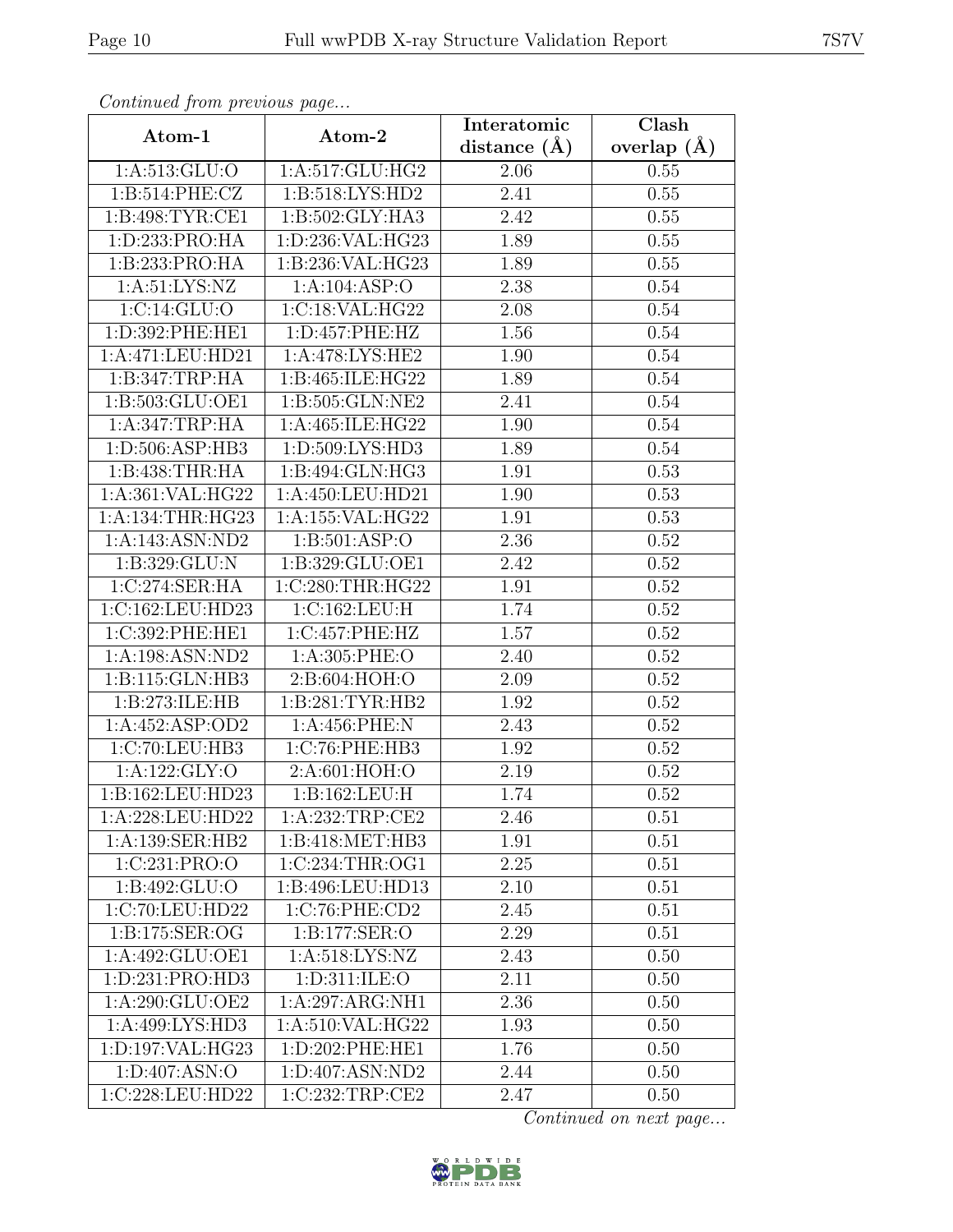| Continua from previous page |                   | Interatomic       | Clash<br>overlap $(A)$ |  |
|-----------------------------|-------------------|-------------------|------------------------|--|
| Atom-1                      | Atom-2            | distance $(A)$    |                        |  |
| 1:D:148:HIS:HB3             | 1:D:222:ILE:HD13  | 1.93              | 0.50                   |  |
| 1:D:273:ILE:HB              | 1: D:281: TYR:HB2 | 1.92              | 0.50                   |  |
| 1:A:211:ASP:OD2             | 1:A:214:ASN:ND2   | 2.39              | 0.50                   |  |
| 1:D:477:LEU:HA              | 1:D:480:VAL:HG22  | 1.93              | 0.50                   |  |
| 1:B:197:VAL:HG23            | 1: B:202: PHE:HE1 | 1.77              | 0.49                   |  |
| 1:D:371:LEU:HD11            | 1:D:380:ILE:HD11  | 1.93              | 0.49                   |  |
| 1:C:233:PRO:HA              | 1:C:236:VAL:HG23  | 1.94              | 0.49                   |  |
| 1:D:266:GLY:HA3             | 1:D:287:VAL:O     | 2.12              | 0.49                   |  |
| 1: D: 438: THR: HA          | 1:D:494:GLN:HG3   | 1.94              | 0.49                   |  |
| 1:D:97:LYS:HG2              | 1:D:111:ASP:OD1   | 2.13              | 0.49                   |  |
| 1: A:76: PHE: CG            | 1:A:77:PRO:N      | 2.80              | 0.49                   |  |
| 1:B:157:ALA:HB3             | 1:B:249:TYR:HA    | 1.94              | 0.49                   |  |
| 1:B:507:PRO:HA              | 1:B:510:VAL:HG12  | 1.94              | 0.49                   |  |
| 1:C:347:TRP:HA              | 1:C:465:ILE:HG22  | 1.93              | 0.49                   |  |
| 1:A:57:ASN:ND2              | 1:C:128:ASP:OD1   | 2.43              | 0.49                   |  |
| 1:C:439:ASP:HB3             | 1:C:442:LEU:HG    | 1.92              | 0.49                   |  |
| 1:D:236:VAL:O               | 1:D:240:CRO:N1    | 2.45              | 0.49                   |  |
| 1: A:438:THR:HA             | 1:A:494:GLN:HG3   | 1.94              | 0.49                   |  |
| 1:B:390:MET:HG2             | 1:B:417:ASP:OD1   | $\overline{2.13}$ | 0.49                   |  |
| 1:A:240:CRO:HA1             | 1:A:243:VAL:HG22  | 1.95              | 0.49                   |  |
| 1:A:361:VAL:HG12            | 1:A:432:VAL:HG22  | 1.94              | 0.48                   |  |
| 1:C:327:ASP:OD2             | 1:C:327:ASP:N     | 2.38              | 0.48                   |  |
| 1:A:221:PHE:CZ              | 1:A:239:LEU:HD13  | 2.49              | 0.48                   |  |
| 1:D:357:TYR:OH              | 1:D:434:ASP:OD2   | 2.17              | 0.48                   |  |
| 1:A:495:LYS:HE3             | 1:A:499:LYS:HE2   | 1.94              | 0.48                   |  |
| 1:A:59:ILE:HD12             | 1: A:62:TYR:HB3   | 1.95              | 0.48                   |  |
| 1:B:403:GLN:HG3             | 1:B:408:PHE:HB2   | 1.95              | 0.48                   |  |
| 1:C:197:VAL:HG23            | 1:C:202:PHE:HE1   | 1.79              | 0.48                   |  |
| 1:C:285:ALA:HA              | 1:C:297:ARG:O     | 2.13              | 0.48                   |  |
| 1:D:79:PRO:HG3              | 1: D:97: LYS:O    | 2.13              | 0.48                   |  |
| 1:B:101:ASN:OD1             | 2:B:602:HOH:O     | 2.20              | 0.48                   |  |
| 1:D:405:LEU:HG              | 1:D:454:LYS:HE2   | 1.95              | 0.48                   |  |
| 1:B:74:LEU:HD13             | 1:B:76:PHE:CE2    | 2.48              | 0.48                   |  |
| 1:B:93:LYS:HG2              | 1:B:115:GLN:HG2   | 1.96              | 0.48                   |  |
| 1:B:384:LEU:HB3             | 1:B:431:GLN:HB2   | 1.95              | 0.48                   |  |
| 1:D:303:ILE:HD11            | 2:D:688:HOH:O     | 2.14              | 0.48                   |  |
| 1:C:59:ILE:HD12             | 1:C:62:TYR:HB3    | 1.96              | 0.47                   |  |
| 1:A:299:GLU:OE2             | 1:A:301:LYS:HG2   | 2.14              | 0.47                   |  |
| 1: B:240: CRO: HDI          | 1:B:240:CRO:N2    | 2.29              | 0.47                   |  |
| 1: D: 41: GLY: O            | 1: D: 45: VAL: HB | 2.13              | 0.47                   |  |
| 1:A:231:PRO:O               | 1: A:234:THR:OG1  | 2.23              | 0.47                   |  |

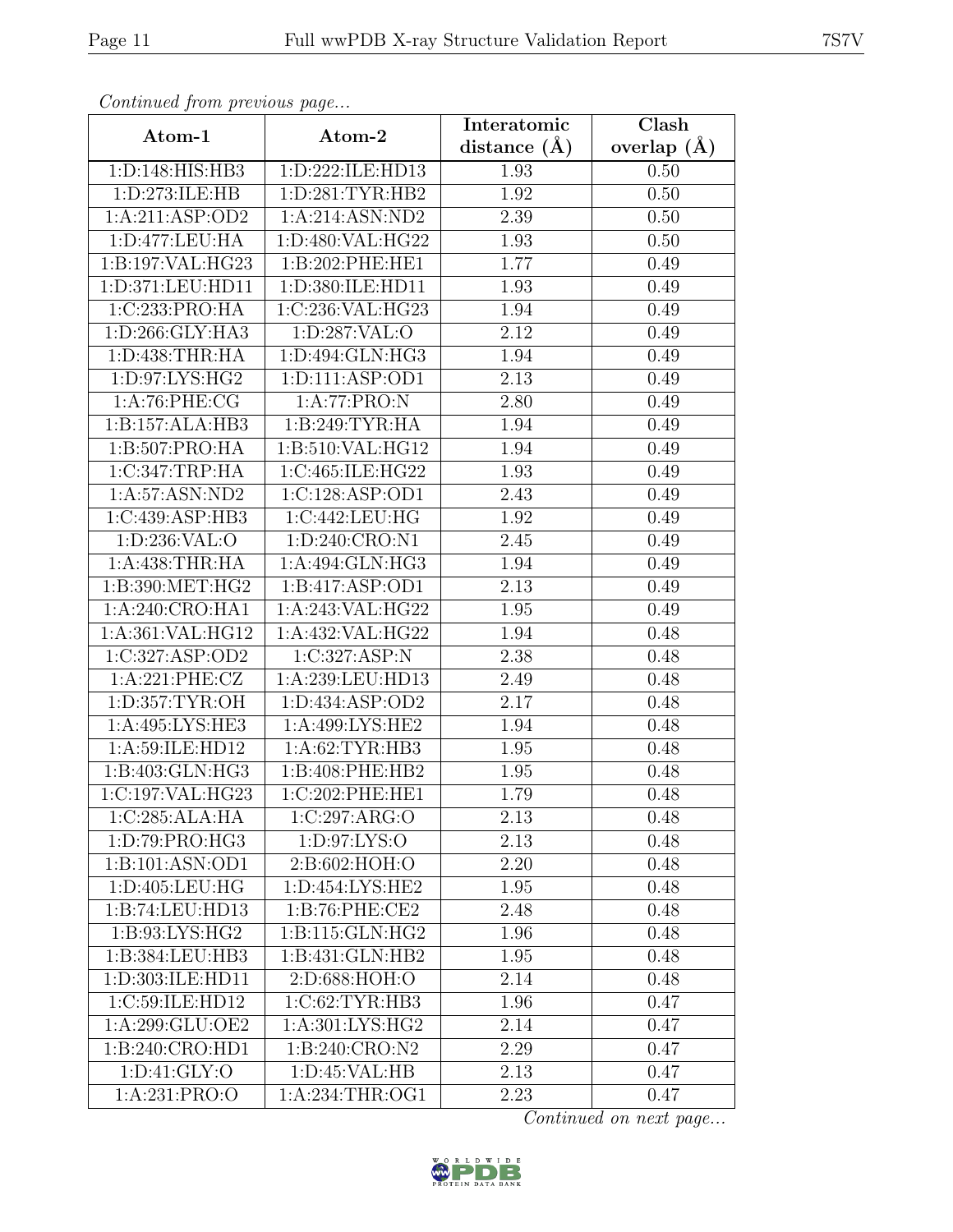| Continuea from previous page |                                                            | Interatomic       | Clash<br>overlap $(A)$ |  |
|------------------------------|------------------------------------------------------------|-------------------|------------------------|--|
| Atom-1                       | Atom-2                                                     | distance $(\AA)$  |                        |  |
| 1: D: 13: THR: HG21          | 1:D:501:ASP:OD1                                            | 2.15              | 0.47                   |  |
| 1:A:240:CRO:N2               | 1: A:240: CRO: HD1                                         | 2.29              | 0.47                   |  |
| 1: D: 347: TRP: HA           | 1:D:465:ILE:HG22                                           | 1.96              | 0.47                   |  |
| 1:A:206:GLY:HA2              | 1:A:220:LYS:O                                              | 2.15              | 0.47                   |  |
| 1:B:351:LEU:HB3              | 1:B:488:ILE:HD12                                           | 1.97              | 0.47                   |  |
| 1:B:231:PRO:HD3              | 1:B:311:ILE:O                                              | 2.15              | 0.47                   |  |
| 1:C:231:PRO:HD3              | 1:C:311:ILE:O                                              | 2.14              | 0.47                   |  |
| 1: A:60: ASP:HB3             | 1:A:470:VAL:HG21                                           | 1.97              | 0.47                   |  |
| 1:A:380:ILE:HG12             | 1: A:380: ILE:O                                            | 2.14              | 0.47                   |  |
| 1:B:392:PHE:HE1              | 1:B:457:PHE:HZ                                             | 1.63              | 0.47                   |  |
| 1:A:231:PRO:HD3              | 1: A:311: ILE: O                                           | 2.15              | 0.47                   |  |
| 1:B:285:ALA:HA               | 1:B:297:ARG:O                                              | 2.15              | 0.46                   |  |
| 1:C:240:CRO:N2               | 1:C:240:CRO:HD1                                            | 2.30              | 0.46                   |  |
| 1:C:381:SER:O                | 1:C:410:PHE:HA                                             | 2.16              | 0.46                   |  |
| 1: D: 257: ASP: OD2          | 1:D:260:LYS:NZ                                             | 2.37              | 0.46                   |  |
| 1:C:514:PHE:CZ               | 1:C:518:LYS:HD2                                            | 2.50              | 0.46                   |  |
| 1: D: 25: MET:SD             | 1:D:521:ILE:HD13                                           | 2.56              | 0.46                   |  |
| 1: A:62:TYR:CZ               | 1:A:465:ILE:HD11                                           | 2.51              | 0.46                   |  |
| 1:B:134:THR:HG23             | $1:B:155:\overline{\mathsf{VAL}}:\overline{\mathsf{HG22}}$ | 1.97              | 0.46                   |  |
| 1:C:266:GLY:HA3              | 1:C:287:VAL:O                                              | 2.16              | 0.46                   |  |
| 1:C:382:ASP:HA               | 1:C:409:LYS:O                                              | 2.15              | 0.46                   |  |
| 1: C: 115: GLN: HB3          | 2:C:601:HOH:O                                              | 2.16              | 0.46                   |  |
| 1:A:197:VAL:HG23             | 1:A:202:PHE:HE1                                            | 1.81              | 0.46                   |  |
| 1:A:221:PHE:CE2              | 1:A:239:LEU:HD13                                           | $\overline{2.50}$ | 0.46                   |  |
| 1:A:273:ILE:HB               | 1: A:281:TYR:HB2                                           | 1.97              | 0.46                   |  |
| 1:C:178:LYS:HE2              | 2:C:717:HOH:O                                              | 2.16              | 0.46                   |  |
| 1:B:20:ASN:O                 | 1:B:24:GLU:HG2                                             | 2.16              | 0.46                   |  |
| 1:B:198:ASN:N                | 2:B:608:HOH:O                                              | 2.49              | 0.46                   |  |
| 1:B:417:ASP:OD2              | 2:B:603:HOH:O                                              | 2.21              | 0.46                   |  |
| 1:C:390:MET:SD               | 1:C:415:SER:OG                                             | 2.70              | 0.46                   |  |
| 1: D: 11: ASN: HA            | 1:D:38:LEU:HD11                                            | 1.98              | 0.46                   |  |
| 1:D:47:PHE:CE2               | 1: D:51: LYS: HD2                                          | 2.51              | 0.46                   |  |
| 1:A:484:LEU:HD23             | 1:A:520:LEU:HD13                                           | 1.98              | 0.45                   |  |
| 1:B:97:LYS:HE2               | 1:B:111:ASP:OD1                                            | 2.17              | 0.45                   |  |
| 1:B:337:LYS:HD2              | 1:B:341:ARG:NH2                                            | 2.31              | 0.45                   |  |
| 1:D:179:GLY:HA3              | 1: D:260: LYS:O                                            | 2.16              | 0.45                   |  |
| 1:D:206:GLY:HA3              | 1: D: 221: PHE: CD1                                        | 2.52              | 0.45                   |  |
| 1:B:5:VAL:HG23               | 1:B:34:VAL:HG22                                            | 1.98              | 0.45                   |  |
| 1:A:70:LEU:HD11              | 1:A:331:ALA:HB1                                            | 1.98              | 0.45                   |  |
| 1:A:179:GLY:HA3              | 1:A:260:LYS:O                                              | 2.15              | 0.45                   |  |
| 1:A:516:LYS:HG3              | 1:A:521:ILE:HD11                                           | 1.99              | 0.45                   |  |

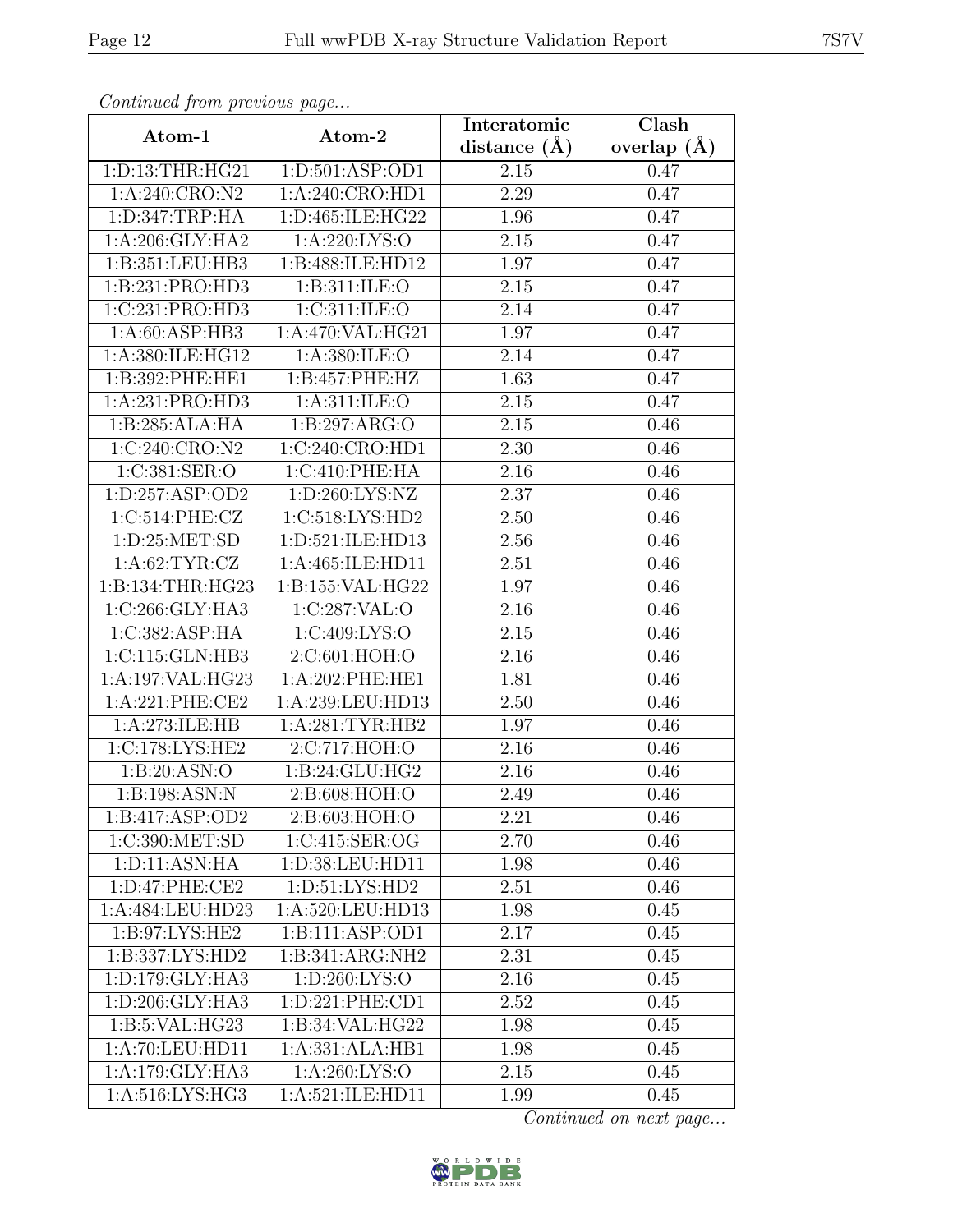| Continueu from pretious page |                                              | Interatomic       | Clash           |  |
|------------------------------|----------------------------------------------|-------------------|-----------------|--|
| Atom-1                       | Atom-2                                       | distance $(A)$    | overlap $(\AA)$ |  |
| 1: B:512: LYS:O              | 1:B:516:LYS:HG3                              | 2.17              | 0.45            |  |
| 1:D:92:ILE:HG12              | 1:D:116:ASN:HB2                              | 1.97              | 0.45            |  |
| 1: A:62:TYR:CE1              | 1:A:465:ILE:HD11                             | 2.52              | 0.45            |  |
| 1: B:79: PRO:HG3             | 1: B:97: LYS:O                               | 2.17              | 0.45            |  |
| 1:C:257:ASP:OD2              | 1:C:260:LYS:NZ                               | 2.49              | 0.45            |  |
| 1:C:366:ALA:HA               | 1:C:371:LEU:HD12                             | 1.99              | 0.45            |  |
| 1:A:270:GLU:HG2              | 1:A:284:ARG:HG3                              | 1.98              | 0.45            |  |
| 1:B:148:HIS:HB3              | 1:B:222:ILE:HD13                             | 1.99              | 0.45            |  |
| 1:C:115:GLN:NE2              | 2:C:602:HOH:O                                | 2.49              | 0.45            |  |
| 1:D:274:SER:HA               | 1:D:280:THR:HG22                             | 1.99              | 0.45            |  |
| 1:D:373:THR:HG23             | 1:D:375:SER:H                                | 1.82              | 0.45            |  |
| 1:B:32:LEU:HD11              | 1: B:474: HIS: CG                            | 2.51              | 0.45            |  |
| 1:C:190:LEU:O                | 1:C:295:VAL:HA                               | 2.17              | 0.45            |  |
| 1:A:233:PRO:HA               | 1:A:236:VAL:HG23                             | 1.99              | 0.44            |  |
| 1:B:393:LEU:HA               | 1:B:399:TYR:HB3                              | 1.99              | 0.44            |  |
| 1:A:18:VAL:CG1               | 1:A:63:VAL:HG21                              | 2.43              | 0.44            |  |
| 1:B:26:ILE:O                 | 1:B:30:THR:OG1                               | 2.20              | 0.44            |  |
| 1:C:496:LEU:HD11             | 1:C:514:PHE:CD1                              | 2.52              | 0.44            |  |
| 1:A:135:GLN:HG2              | 1:A:323:PRO:HB3                              | 2.00              | 0.44            |  |
| 1: A:3: ASP:OD1              | 1:B:88:GLN:HG3                               | 2.17              | 0.44            |  |
| 1:C:178:LYS:HG2              | 2:C:683:HOH:O                                | $\overline{2}.16$ | 0.44            |  |
| 1: B: 117: THR: OG1          | $2: B:604: \overline{HOH:O}$                 | 2.21              | 0.44            |  |
| 1:B:331:ALA:O                | 1:B:335:VAL:HG22                             | 2.18              | 0.44            |  |
| 1: D:92: ILE: CG1            | 1:D:116:ASN:HB2                              | 2.47              | 0.44            |  |
| 1:D:285:ALA:HA               | 1:D:297:ARG:O                                | 2.18              | 0.44            |  |
| 1:B:322:PRO:HA               | 1:B:323:PRO:HD3                              | 1.88              | 0.44            |  |
| 1:C:377:LEU:HD21             | 1:C:432:VAL:HG11                             | 2.00              | 0.44            |  |
| 1:A:257:ASP:OD2              | $1: A:260: \overline{\text{LYS}: \text{NZ}}$ | 2.43              | 0.44            |  |
| 1:C:79:PRO:HG3               | 1:C:97:LYS:O                                 | 2.18              | 0.44            |  |
| 1:D:81:VAL:HG13              | 1:D:96:PHE:CD1                               | 2.53              | 0.44            |  |
| 1:A:181:GLU:O                | 1:A:184:THR:HG23                             | 2.18              | 0.44            |  |
| 1:A:381:SER:O                | 1:A:410:PHE:HA                               | 2.17              | 0.44            |  |
| 1: D: 357: TYR: CE1          | 1: D: 434: ASP: HB2                          | 2.53              | 0.44            |  |
| 1: D:498: TYR: CE1           | 1:D:502:GLY:HA3                              | 2.52              | 0.44            |  |
| 1: C:196: GLY:HA2            | 1:C:200:HIS:O                                | 2.18              | 0.43            |  |
| 1:C:345:ILE:HG21             | 1:C:465:ILE:HD12                             | 2.00              | 0.43            |  |
| 1:C:361:VAL:HG12             | 1:C:432:VAL:HG13                             | 2.00              | 0.43            |  |
| 1:A:290:GLU:CD               | 1:A:297:ARG:HH12                             | 2.20              | 0.43            |  |
| 1:A:496:LEU:HD23             | 1:A:499:LYS:HD2                              | 1.99              | 0.43            |  |
| 1:C:273:ILE:HB               | 1:C:281:TYR:HB2                              | 1.99              | 0.43            |  |
| 1:C:140:LYS:HE2              | 1:C:318:TYR:CZ                               | 2.53              | 0.43            |  |

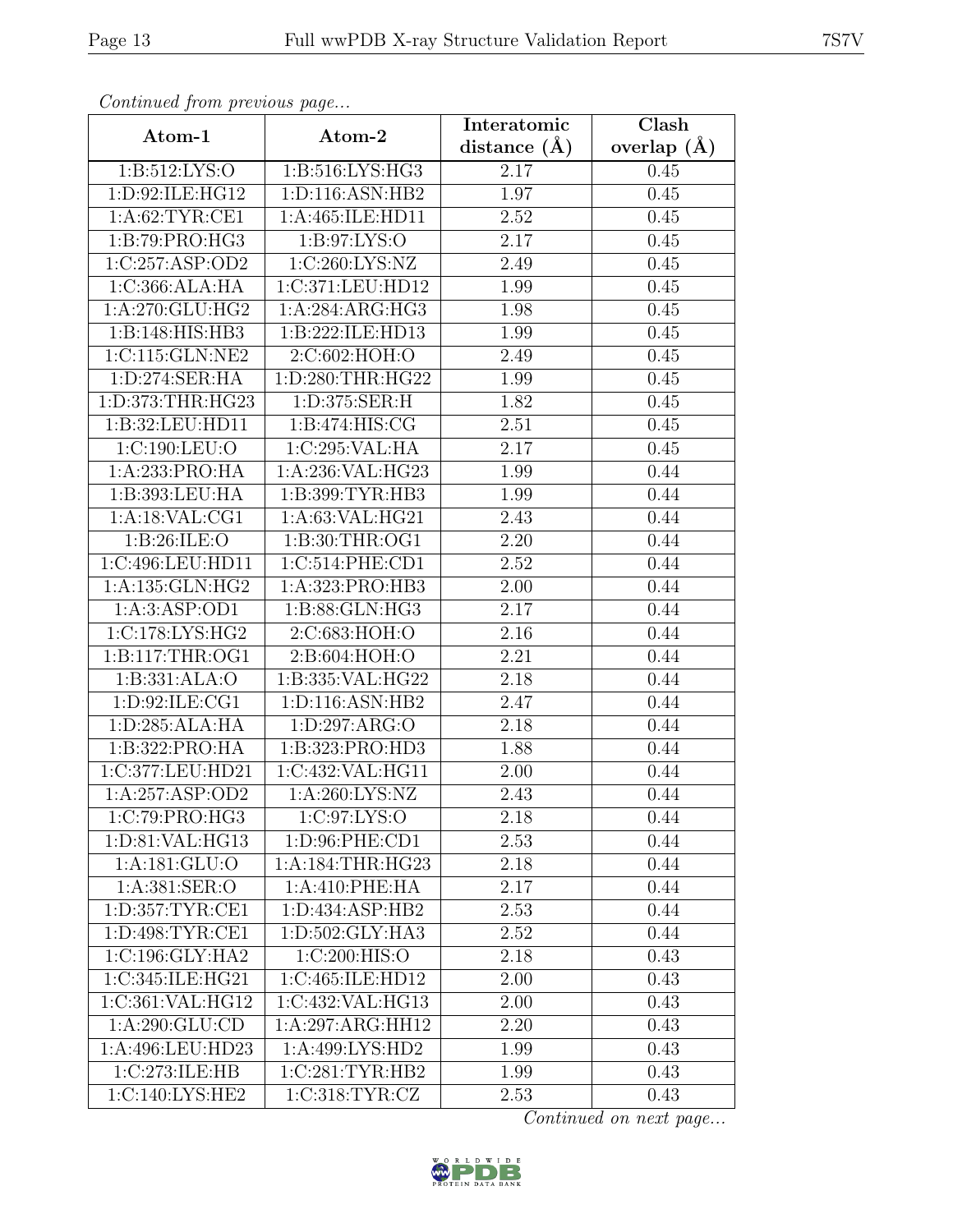| Continueu from pretious page |                     | Interatomic    | Clash           |  |
|------------------------------|---------------------|----------------|-----------------|--|
| Atom-1                       | Atom-2              | distance $(A)$ | overlap $(\AA)$ |  |
| 1:C:421:ARG:NH1              | 2:C:608:HOH:O       | 2.34           | 0.43            |  |
| 1: D: 128: ASP: H            | 1:D:256:HIS:CD2     | 2.35           | 0.43            |  |
| 1: D:310: ASN: HA            | 1:D:315:LYS:HB2     | 2.00           | 0.43            |  |
| 1: B:50: ILE: HA             | 1:B:59:ILE:O        | 2.19           | 0.43            |  |
| 1: D: 187: VAL: HB           | 1:D:246:PHE:HE1     | 1.83           | 0.43            |  |
| 1:C:360:THR:HG22             | 1:C:449:ILE:HA      | 2.01           | 0.43            |  |
| 1:C:469:ASP:OD1              | 1:C:470:VAL:N       | 2.50           | 0.43            |  |
| 1:B:76:PHE:CD1               | 1:B:76:PHE:N        | 2.86           | 0.43            |  |
| 1:B:274:SER:HA               | 1:B:280:THR:HG22    | 2.01           | 0.43            |  |
| 1:B:357:TYR:CE1              | 1:B:434:ASP:HB2     | 2.54           | 0.43            |  |
| 1:B:357:TYR:OH               | 1:B:434:ASP:OD2     | 2.21           | 0.43            |  |
| 1: B: 495: LYS: HE2          | 1:B:495:LYS:HB3     | 1.77           | 0.43            |  |
| 1:B:13:THR:HG21              | 1:B:501:ASP:OD2     | 2.19           | 0.43            |  |
| 1:C:452:ASP:OD2              | 1:C:457:PHE:N       | 2.34           | 0.43            |  |
| 1:A:35:VAL:HG21              | 1:C:87:LYS:O        | 2.19           | 0.43            |  |
| 1: B: 177: SER: OG           | 1:B:261:SER:HA      | 2.19           | 0.43            |  |
| 1:C:360:THR:HG22             | 1:C:449:ILE:HG13    | 2.01           | 0.43            |  |
| 1:B:2:ASN:OD1                | 1:B:31:ASP:HB3      | 2.19           | 0.42            |  |
| 1:C:70:LEU:HD22              | 1:C:76:PHE:CG       | 2.54           | 0.42            |  |
| 1:C:176:MET:HG2              | 1:C:254:LYS:HD3     | 2.01           | 0.42            |  |
| 1:D:10:ILE:HG23              | 1: D: 46: ASN: ND2  | 2.33           | 0.42            |  |
| 1:A:266:GLY:HA3              | 1:A:287:VAL:O       | 2.19           | 0.42            |  |
| 1:C:301:LYS:HA               | 1:C:301:LYS:HD3     | 1.82           | 0.42            |  |
| 1:B:47:PHE:O                 | 1:B:50:ILE:HG22     | 2.19           | 0.42            |  |
| 1: D:240: CRO: HDI           | 1:D:240:CRO:N2      | 2.34           | 0.42            |  |
| 1:B:426:ASP:OD2              | 1:B:445:HIS:ND1     | 2.44           | 0.42            |  |
| 1: B:62: TYR: CZ             | 1:B:465:ILE:HD11    | 2.55           | 0.42            |  |
| 1:D:180:GLU:OE2              | 1: D: 254: LYS: HD3 | 2.19           | 0.42            |  |
| 1:A:79:PRO:HG3               | 1: A:97: LYS:O      | 2.20           | 0.42            |  |
| 1:B:187:VAL:HB               | 1:B:246:PHE:HE1     | 1.84           | 0.42            |  |
| 1:C:46:ASN:ND2               | 2:C:631:HOH:O       | 2.52           | 0.42            |  |
| 1:A:187:VAL:HB               | 1:A:246:PHE:HE1     | 1.84           | 0.42            |  |
| 1: B:16: ILE: HG12           | 1:B:38:LEU:HD11     | 2.01           | 0.42            |  |
| 1:C:86:ASP:HB2               | 1:C:93:LYS:HG3      | 2.01           | 0.42            |  |
| 1:C:103:GLU:HG3              | 1:C:317:GLU:HG3     | 2.02           | 0.42            |  |
| 1:A:153:GLU:HB2              | 1:A:217:LEU:HB2     | 2.02           | 0.42            |  |
| 1:B:354:ASN:HB2              | 1: B:461: TYR:CE1   | 2.55           | 0.42            |  |
| 1:C:117:THR:OG1              | 2:C:601:HOH:O       | 2.21           | 0.42            |  |
| 1:A:366:ALA:HA               | 1:A:371:LEU:HD12    | 2.02           | 0.42            |  |
| 1: B:87: LYS:NZ              | 1: D:54: GLY:O      | 2.49           | 0.42            |  |
| 1:C:44:ASN:HB2               | 1:C:47:PHE:HB3      | 2.01           | 0.42            |  |

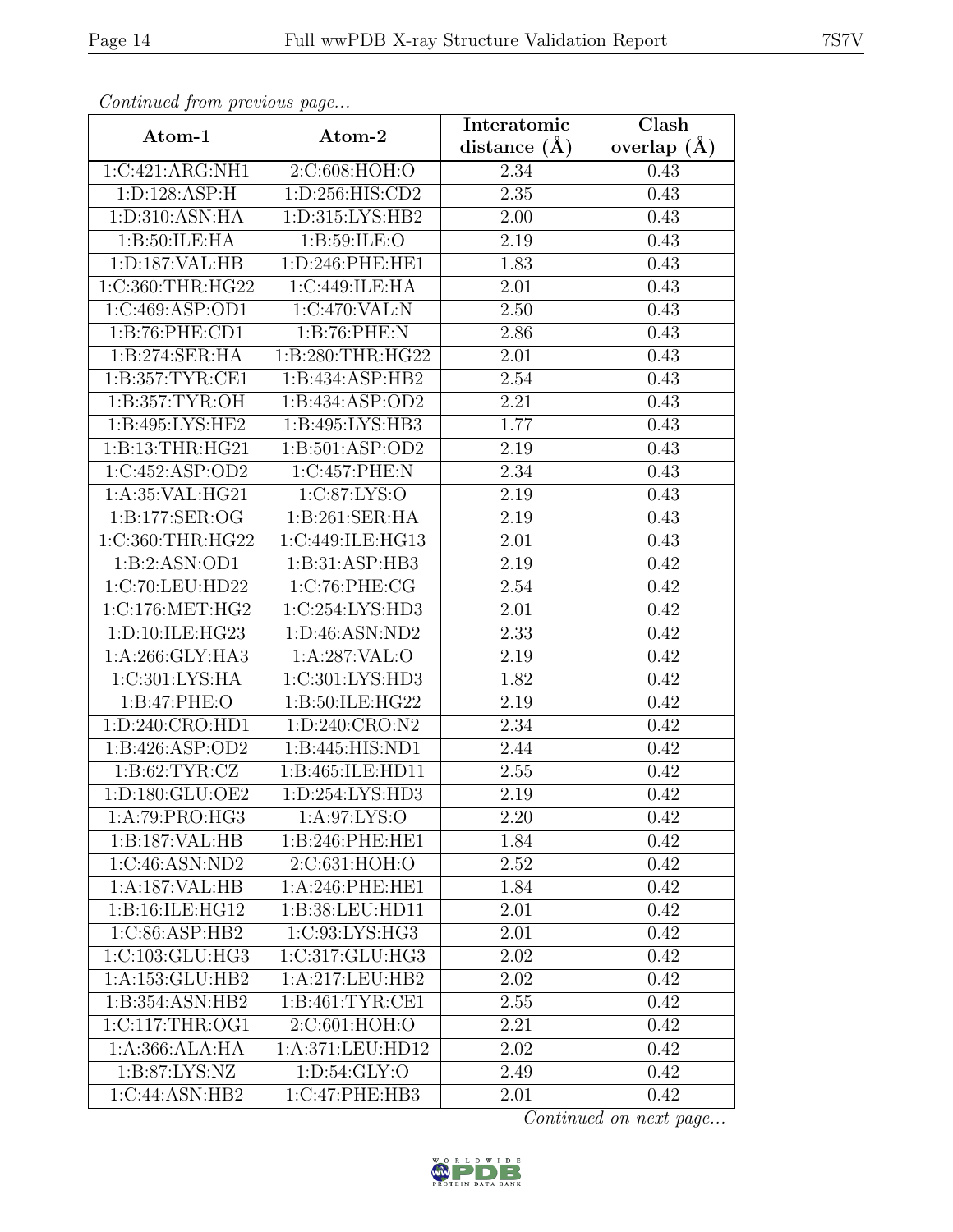| Continuum from protious page              |                     | Interatomic    | Clash             |  |
|-------------------------------------------|---------------------|----------------|-------------------|--|
| Atom-1                                    | Atom-2              | distance $(A)$ | overlap $(\AA)$   |  |
| 1:C:452:ASP:OD2                           | 1:C:456:PHE:N       | 2.53           | 0.42              |  |
| 1: D: 146: ARG: HB2                       | 1:D:222:ILE:HD12    | 2.01           | 0.42              |  |
| 1:A:36:ARG:HD2                            | 1:C:121:ASP:O       | 2.20           | 0.41              |  |
| 1:B:162:LEU:HB3                           | 1: B: 252: HIS: CG  | 2.54           | 0.41              |  |
| 1:D:237:THR:O                             | 1: D:271: ARG:NH1   | 2.46           | 0.41              |  |
| 1:A:187:VAL:HB                            | $1: A:246:$ PHE:CE1 | 2.55           | 0.41              |  |
| 1: A:206: GLY: HA3                        | 1:A:221:PHE:CD1     | 2.55           | 0.41              |  |
| 1:A:360:THR:HG22                          | 1:A:449:ILE:HA      | 2.02           | 0.41              |  |
| 1:C:157:ALA:HB3                           | 1:C:249:TYR:HA      | 2.01           | 0.41              |  |
| 1:C:203:SER:HB2                           | 1:C:225:THR:HG23    | 2.02           | 0.41              |  |
| 1: D: 47: PHE: O                          | 1:D:50:ILE:HG22     | 2.21           | 0.41              |  |
| 1:D:437:ALA:O                             | 1:D:494:GLN:NE2     | 2.39           | 0.41              |  |
| 1:A:385:ILE:HG22                          | $1:$ A:430:VAL:HG22 | 2.02           | 0.41              |  |
| 1:A:423:THR:HG22                          | 1:A:427:ASN:ND2     | 2.35           | 0.41              |  |
| 1:B:126:LEU:HD23                          | 1:B:126:LEU:HA      | 1.81           | 0.41              |  |
| 1:B:187:VAL:HB                            | 1: B:246: PHE:CE1   | 2.55           | 0.41              |  |
| 1: D:301: LYS: NZ                         | 2:D:626:HOH:O       | 2.54           | 0.41              |  |
| 1:A:422:TYR:OH                            | 1:A:439:ASP:OD2     | 2.32           | 0.41              |  |
| 1: B: 9: SER: O                           | 1:B:38:LEU:HA       | 2.19           | 0.41              |  |
| 1:C:206:GLY:HA2                           | 1:C:220:LYS:O       | 2.20           | 0.41              |  |
| 1: D: 127: PRO: HB3                       | 1: D: 256: HIS: O   | 2.21           | 0.41              |  |
| 1:A:18:VAL:HG11                           | 1:A:63:VAL:HG11     | 2.01           | 0.41              |  |
| 1:B:513:GLU:HA                            | 1:B:516:LYS:HE3     | 2.01           | 0.41              |  |
| 1:C:228:LEU:HD22                          | 1:C:232:TRP:CD2     | 2.56           | 0.41              |  |
| 1: A:61: ILE: HG12                        | 1:A:466:ILE:HB      | 2.03           | 0.41              |  |
| $1: \overline{B:111:ASP:O}$               | 1:B:273:ILE:HA      | 2.20           | 0.41              |  |
| 1: B: 509: LYS: O                         | 1:B:512:LYS:HG2     | 2.21           | 0.41              |  |
| 1:D:198:ASN:OD1                           | 1:D:305:PHE:HB2     | 2.21           | 0.41              |  |
| 1:D:387:GLY:HA3                           | 1:D:430:VAL:HG21    | 2.02           | $\overline{0.41}$ |  |
| 1:B:337:LYS:HB2                           | 1:B:337:LYS:HE2     | 1.82           | 0.41              |  |
| 1:B:458:PRO:HG2                           | 1:B:460:TYR:HE2     | 1.85           | 0.41              |  |
| 1:B:498:TYR:CD1                           | 1:B:502:GLY:HA3     | 2.56           | 0.41              |  |
| $1:C:24:C\overline{\text{LU}:\text{HG}3}$ | 1:C:512:LYS:HG2     | 2.03           | 0.41              |  |
| 1:C:359:LEU:HD11                          | 1:C:402:LEU:HD21    | 2.03           | 0.41              |  |
| 1:D:503:GLU:OE1                           | 1:D:505:GLN:NE2     | 2.52           | 0.41              |  |
| 1: A:9: SER: HB2                          | 1:A:19:ALA:CB       | 2.51           | 0.41              |  |
| 1:A:358:THR:OG1                           | 1:A:449:ILE:HG23    | 2.21           | 0.41              |  |
| 1:A:499:LYS:HB3                           | 1:A:510:VAL:HG21    | 2.02           | 0.41              |  |
| 1:A:70:LEU:HD23                           | 1:A:335:VAL:HG13    | 2.02           | 0.40              |  |
| 1: A:86: ASP:HB2                          | 1:A:93:LYS:HG3      | 2.03           | 0.40              |  |
| 1:C:361:VAL:CG1                           | 1:C:432:VAL:HG13    | 2.51           | 0.40              |  |

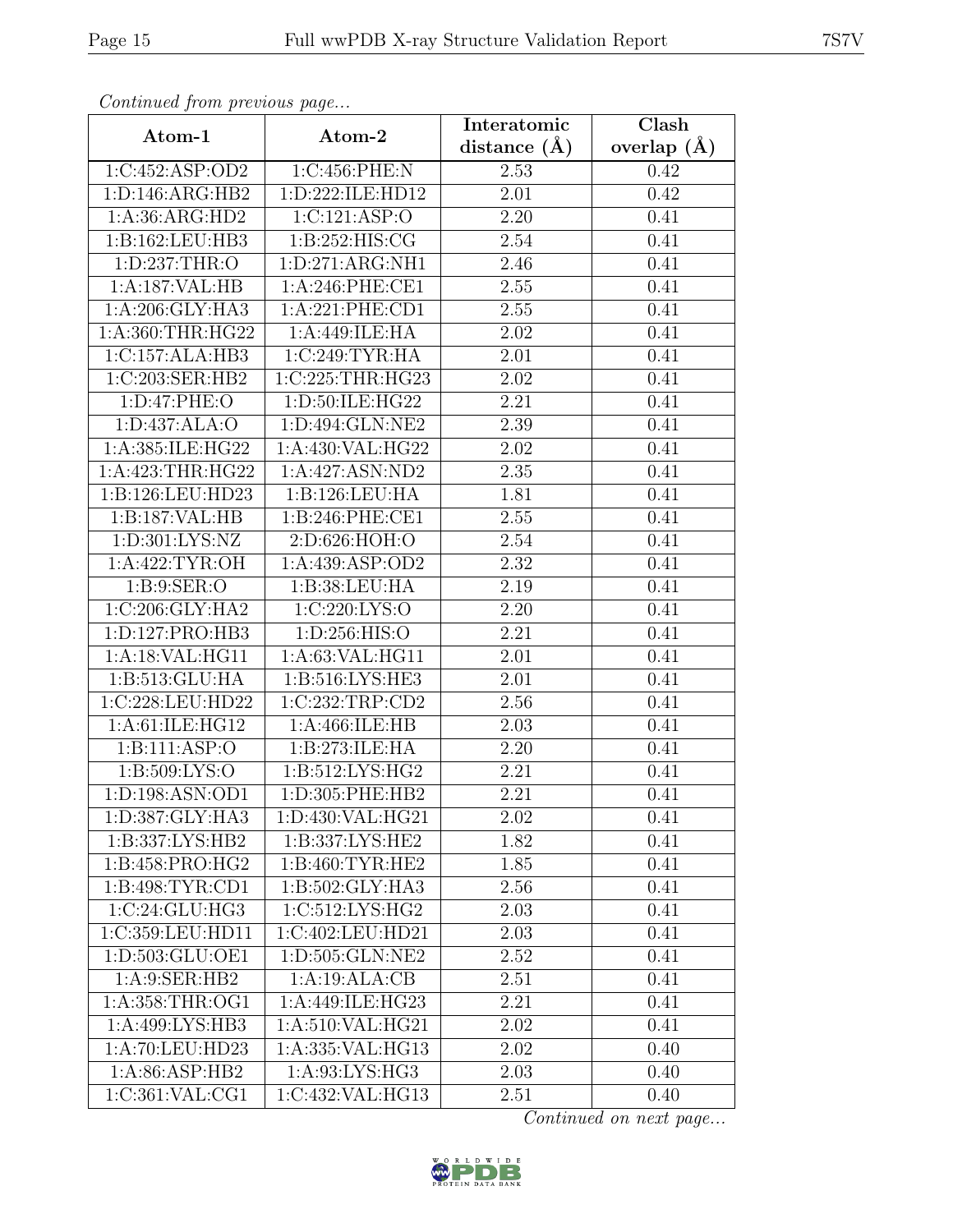|--|

| Atom-1             | Interatomic<br>Atom-2<br>distance $(A)$ |      | Clash<br>(A)<br>overlap |
|--------------------|-----------------------------------------|------|-------------------------|
| 1:C:512:LYS:HB3    | 1:C:512:LYS:HE2                         | 1.83 | 0.40                    |
| 1:D:152:LEU:HD12   | 1: D: 218: THR: HG22                    | 2.04 | 0.40                    |
| 1:D:360:THR:HG22   | 1:D:449:ILE:HA                          | 2.03 | 0.40                    |
| 1:C:9:SER:HB2      | 1:C:19:ALA:CB                           | 2.51 | 0.40                    |
| 1:C:484:LEU:HD23   | 1:C:520:LEU:HD13                        | 2.03 | 0.40                    |
| 1: D: 187: VAL: HB | 1:D:246:PHE:CE1                         | 2.57 | 0.40                    |
| 1:B:48:GLU:HA      | 1: B:51: LYS: NZ                        | 2.36 | 0.40                    |
| 1:B:280:THR:O      | 1:B:302:GLY:HA2                         | 2.22 | 0.40                    |

There are no symmetry-related clashes.

### 5.3 Torsion angles  $(i)$

#### 5.3.1 Protein backbone (i)

In the following table, the Percentiles column shows the percent Ramachandran outliers of the chain as a percentile score with respect to all X-ray entries followed by that with respect to entries of similar resolution.

The Analysed column shows the number of residues for which the backbone conformation was analysed, and the total number of residues.

| Mol | Chain         | Analysed          | Favoured   | Allowed    | Outliers | Percentiles |    |
|-----|---------------|-------------------|------------|------------|----------|-------------|----|
|     | A             | $502/537(94\%)$   | 492 (98%)  | $9(2\%)$   | $1(0\%)$ | 47          | 68 |
|     | B             | $502/537(94\%)$   | 493 (98%)  | $8(2\%)$   | $1(0\%)$ | 47          | 68 |
|     | $\mathcal{C}$ | $500/537$ (93%)   | 491 (98%)  | $8(2\%)$   | $1(0\%)$ | 47          | 68 |
|     | D             | $503/537$ (94%)   | 492 (98%)  | $9(2\%)$   | $2(0\%)$ | 34          | 54 |
| All | All           | $2007/2148$ (93%) | 1968 (98%) | 34 $(2\%)$ | $5(0\%)$ | 47          | 68 |

All (5) Ramachandran outliers are listed below:

| Mol | Chain | Res | <b>Type</b> |
|-----|-------|-----|-------------|
|     |       |     | <b>PRO</b>  |
|     |       |     | <b>PRO</b>  |
|     | ( )   | 77  | <b>PRO</b>  |
|     |       | 76  | <b>PHE</b>  |
|     |       | 76  | <b>PHE</b>  |

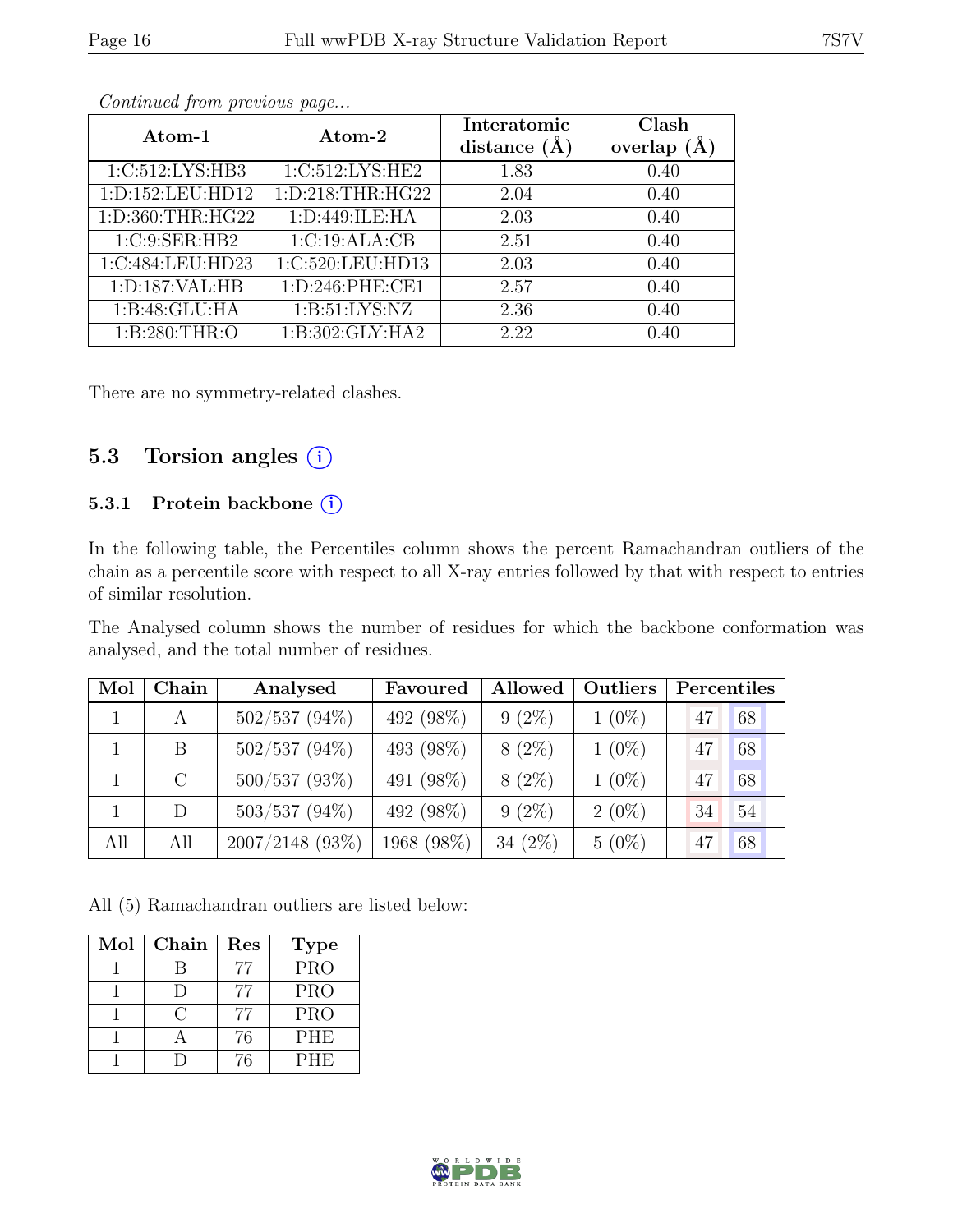#### 5.3.2 Protein sidechains (i)

In the following table, the Percentiles column shows the percent sidechain outliers of the chain as a percentile score with respect to all X-ray entries followed by that with respect to entries of similar resolution.

The Analysed column shows the number of residues for which the sidechain conformation was analysed, and the total number of residues.

| Mol | Chain        | Analysed        | Rotameric  | Outliers   | Percentiles |  |
|-----|--------------|-----------------|------------|------------|-------------|--|
|     | A            | $440/459$ (96%) | 430 (98%)  | $10(2\%)$  | 76<br>50    |  |
|     | <sub>B</sub> | $439/459$ (96%) | 426 (97%)  | 13(3%)     | 68<br>41    |  |
|     | $\rm C$      | $438/459$ (95%) | 431 (98%)  | $7(2\%)$   | 84<br>62    |  |
|     | D            | $440/459$ (96%) | 431 (98%)  | $9(2\%)$   | 79<br>55    |  |
| All | All          | 1757/1836 (96%) | 1718 (98%) | 39 $(2\%)$ | 77<br>52    |  |

All (39) residues with a non-rotameric sidechain are listed below:

| Mol            | $Chain$                 | Res              | Type                      |
|----------------|-------------------------|------------------|---------------------------|
| $\overline{1}$ | A                       | 43               | GLU                       |
| $\overline{1}$ | $\overline{\rm A}$      | 44               | <b>ASN</b>                |
| $\overline{1}$ | $\overline{A}$          | 95               | <b>ASN</b>                |
| $\overline{1}$ | $\overline{\rm A}$      | 320              | PHE                       |
| $\overline{1}$ | $\overline{A}$          | 326              | THR                       |
| $\overline{1}$ | $\overline{A}$          | 335              | <b>VAL</b>                |
| $\overline{1}$ | $\overline{A}$          | 357              | <b>TYR</b>                |
| $\overline{1}$ | Ā                       | 365              | LEU                       |
| $\overline{1}$ | $\overline{A}$          | $\overline{510}$ | <b>VAL</b>                |
| $\overline{1}$ | $\overline{A}$          | 516              | $\overline{\text{LYS}}$   |
| $\overline{1}$ | $\overline{\mathrm{B}}$ | 38               | <b>LEU</b>                |
| $\overline{1}$ | $\overline{\mathrm{B}}$ | $\overline{103}$ | $\overline{{\rm GLU}}$    |
| $\overline{1}$ | $\overline{\mathrm{B}}$ | 117              | <b>THR</b>                |
| $\overline{1}$ | $\overline{\mathrm{B}}$ | 156              | <b>THR</b>                |
| $\overline{1}$ | $\overline{\mathbf{B}}$ | 299              | GLU                       |
| $\overline{1}$ | $\overline{\mathrm{B}}$ | 320              | PHE                       |
| $\overline{1}$ | $\overline{\mathrm{B}}$ | 326              | <b>THR</b>                |
| $\mathbf{1}$   | $\boldsymbol{B}$        | 335              | VAL                       |
| $\overline{1}$ | $\overline{\mathrm{B}}$ | 357              | <b>TYR</b>                |
| $\overline{1}$ | B                       | 368              | <b>GLN</b>                |
| $\overline{1}$ | $\overline{\mathrm{B}}$ | 380              | ILE                       |
| $\overline{1}$ | $\overline{\mathrm{B}}$ | 412              | <b>HIS</b>                |
| $\overline{1}$ | $\overline{\mathrm{B}}$ | 501              | ASP                       |
| $\overline{1}$ | $\overline{\rm C}$      | 44               | $\overline{\mathrm{ASN}}$ |

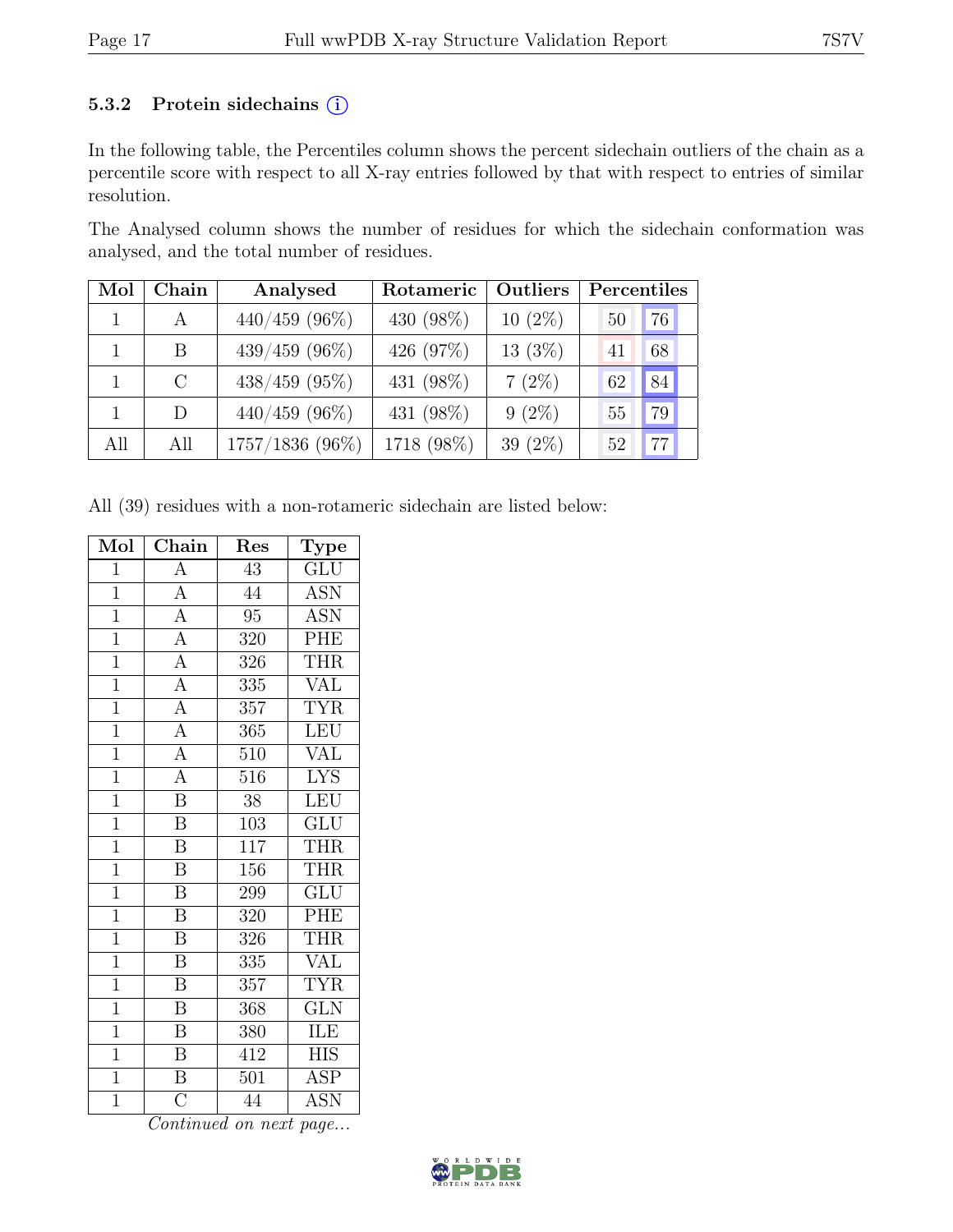| Mol            | Chain              | Res    | Type                    |
|----------------|--------------------|--------|-------------------------|
| $\mathbf{1}$   | $\mathcal{C}$      | 101    | <b>ASN</b>              |
| $\mathbf 1$    | $\overline{\rm C}$ | 111    | <b>ASP</b>              |
| $\mathbf{1}$   | $\overline{\rm C}$ | 320    | PHE                     |
| $\mathbf{1}$   | $\overline{\rm C}$ | 357    | <b>TYR</b>              |
| $\mathbf{1}$   | $\overline{\rm C}$ | 413    | THR                     |
| $\mathbf{1}$   | $\overline{C}$     | 432    | <b>VAL</b>              |
| $\mathbf{1}$   | D                  | 43     | $\overline{\text{GLU}}$ |
| $\mathbf{1}$   | $\mathbf{D}$       | 73     | ILE                     |
| $\mathbf{1}$   | D                  | 139[A] | <b>SER</b>              |
| $\mathbf 1$    | D                  | 139 B  | <b>SER</b>              |
| $\mathbf 1$    | D                  | 320    | PHE                     |
| $\mathbf{1}$   | $\overline{\rm D}$ | 329    | GLU                     |
| $\mathbf 1$    | D                  | 407    | <b>ASN</b>              |
| $\mathbf{1}$   | D                  | 430    | <b>VAL</b>              |
| $\overline{1}$ | D                  | 521    | ILE                     |

Sometimes sidechains can be flipped to improve hydrogen bonding and reduce clashes. There are no such sidechains identified.

#### 5.3.3 RNA  $(i)$

There are no RNA molecules in this entry.

### 5.4 Non-standard residues in protein, DNA, RNA chains (i)

4 non-standard protein/DNA/RNA residues are modelled in this entry.

In the following table, the Counts columns list the number of bonds (or angles) for which Mogul statistics could be retrieved, the number of bonds (or angles) that are observed in the model and the number of bonds (or angles) that are defined in the Chemical Component Dictionary. The Link column lists molecule types, if any, to which the group is linked. The Z score for a bond length (or angle) is the number of standard deviations the observed value is removed from the expected value. A bond length (or angle) with  $|Z| > 2$  is considered an outlier worth inspection. RMSZ is the root-mean-square of all Z scores of the bond lengths (or angles).

| Mol | Chain<br>Res |   | Link | Bond lengths |            |             | Bond angles |            |             |                         |
|-----|--------------|---|------|--------------|------------|-------------|-------------|------------|-------------|-------------------------|
|     | <b>Type</b>  |   |      |              | Counts     | <b>RMSZ</b> | # $ Z  > 2$ | Counts     | <b>RMSZ</b> | # $ Z  > 2$             |
|     | CRO          | А | 240  |              | 23, 23, 24 | 2.75        | $8(34\%)$   | 30, 32, 34 | 2.60        | 10(33%)                 |
|     | CRO          | В | 240  |              | 23, 23, 24 | 2.79        | $8(34\%)$   | 30,32,34   | 2.64        | 8(26%)                  |
|     | CRO          |   | 240  |              | 23, 23, 24 | 2.79        | $8(34\%)$   | 30, 32, 34 | 2.56        | (26%)<br>8 <sup>1</sup> |
|     | CRO          |   | 240  |              | 23, 23, 24 | 2.81        | $8(34\%)$   | 30, 32, 34 | 2.55        | $6(20\%)$               |

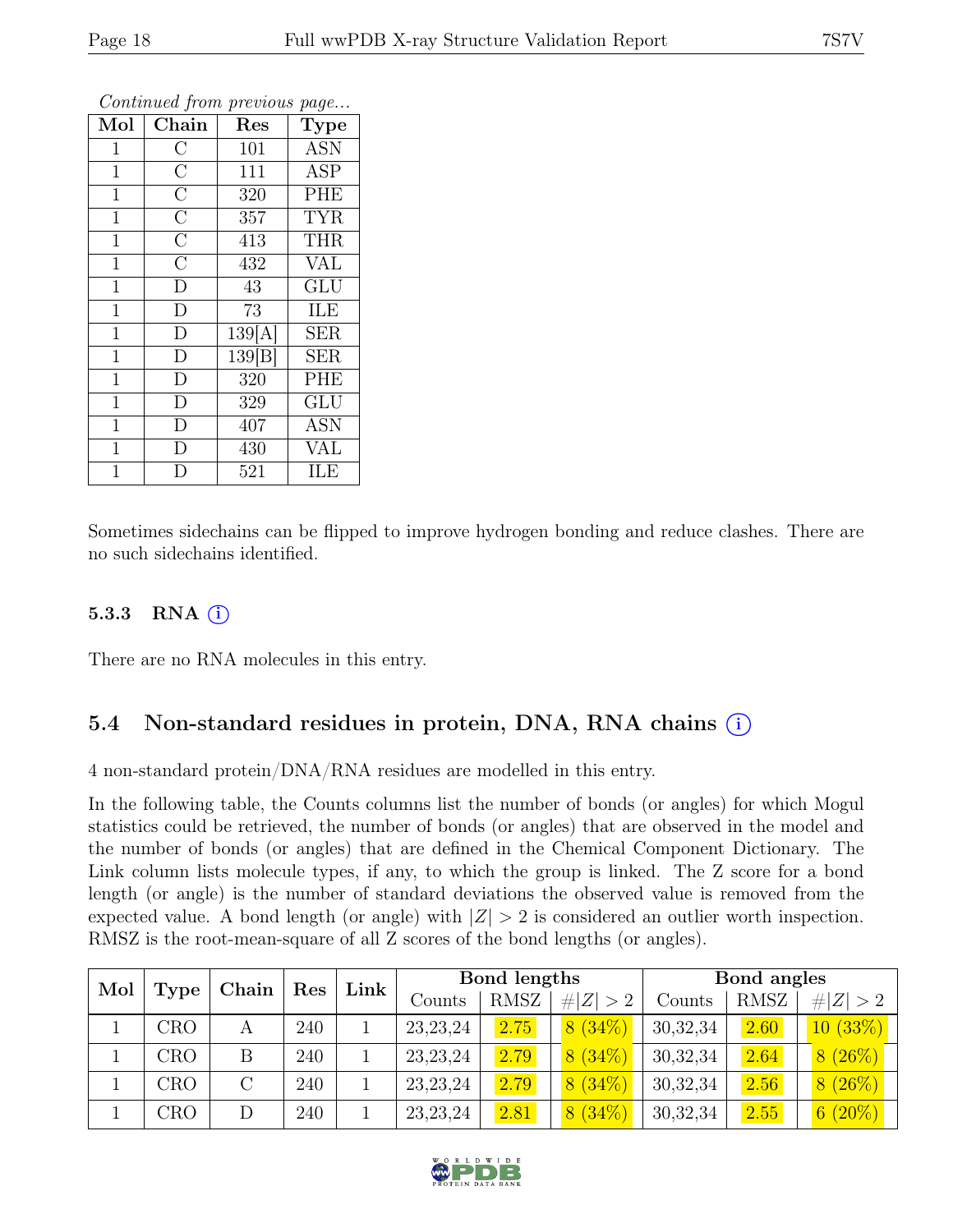In the following table, the Chirals column lists the number of chiral outliers, the number of chiral centers analysed, the number of these observed in the model and the number defined in the Chemical Component Dictionary. Similar counts are reported in the Torsion and Rings columns. '-' means no outliers of that kind were identified.

| Mol |            |   |     | Type   Chain   Res   Link   Chirals | <b>Torsions</b>          | <b>Rings</b> |
|-----|------------|---|-----|-------------------------------------|--------------------------|--------------|
|     | <b>CRO</b> |   | 240 |                                     | 3/12/31/32               | 0/2/2/2      |
|     | <b>CRO</b> | В | 240 |                                     | $3/12/31/32$   $0/2/2/2$ |              |
|     | <b>CRO</b> |   | 240 |                                     | 4/12/31/32               | 0/2/2/2      |
|     | CRO        |   | 240 |                                     | 2/12/31/32               | 0/2/2/2      |

| Mol            | Chain                   | Res | Type                      | Atoms                     | $\mathbf{Z}$ | Observed $(\AA)$ | $Ideal(\overline{A})$ |
|----------------|-------------------------|-----|---------------------------|---------------------------|--------------|------------------|-----------------------|
| $\mathbf{1}$   | D                       | 240 | CRO                       | $C1-N2$                   | $7.51\,$     | 1.43             | 1.32                  |
| $\mathbf{1}$   | $\overline{C}$          | 240 | $\overline{\text{CRO}}$   | $C1-N2$                   | 7.46         | 1.43             | 1.32                  |
| $\overline{1}$ | $\overline{B}$          | 240 | CRO                       | $C1-N2$                   | 7.42         | 1.43             | 1.32                  |
| $\mathbf{1}$   | $\mathbf{A}$            | 240 | CRO                       | $\overline{C1-N2}$        | 7.35         | 1.43             | 1.32                  |
| $\overline{1}$ | $\overline{B}$          | 240 | CRO                       | $\overline{CA2-C2}$       | 6.15         | 1.54             | 1.48                  |
| $\mathbf{1}$   | $\overline{\rm C}$      | 240 | <b>CRO</b>                | $CA2-C2$                  | 6.13         | 1.54             | 1.48                  |
| $\mathbf{1}$   | $\overline{\rm D}$      | 240 | <b>CRO</b>                | $CA2-C2$                  | 6.10         | 1.54             | 1.48                  |
| $\mathbf{1}$   | $\mathbf{A}$            | 240 | <b>CRO</b>                | $CA2-C2$                  | 6.03         | 1.54             | 1.48                  |
| $\mathbf{1}$   | D                       | 240 | <b>CRO</b>                | $C1-N3$                   | 4.91         | 1.45             | 1.37                  |
| $\mathbf{1}$   | $\overline{C}$          | 240 | CRO                       | $C1-N3$                   | 4.86         | 1.45             | 1.37                  |
| $\mathbf{1}$   | $\, {\bf B}$            | 240 | CRO                       | $C1-N3$                   | 4.81         | 1.45             | 1.37                  |
| $\overline{1}$ | А                       | 240 | CRO                       | $C1-N3$                   | 4.58         | 1.44             | 1.37                  |
| $\mathbf{1}$   | $\boldsymbol{B}$        | 240 | <b>CRO</b>                | $C2-N3$                   | 4.52         | 1.50             | 1.39                  |
| $\mathbf{1}$   | $\overline{\rm D}$      | 240 | $\overline{\mathrm{CRO}}$ | $C2-N3$                   | 4.48         | 1.50             | 1.39                  |
| $\mathbf{1}$   | A                       | 240 | CRO                       | $C2-N3$                   | 4.36         | 1.50             | 1.39                  |
| $\mathbf{1}$   | $\overline{C}$          | 240 | <b>CRO</b>                | $\overline{\text{C2-N3}}$ | 4.18         | 1.49             | 1.39                  |
| $\overline{1}$ | А                       | 240 | CRO                       | $CA2-N2$                  | 2.71         | 1.44             | 1.38                  |
| $\mathbf{1}$   | $\boldsymbol{B}$        | 240 | <b>CRO</b>                | $CA2-N2$                  | 2.70         | 1.44             | 1.38                  |
| $\overline{1}$ | A                       | 240 | <b>CRO</b>                | $CA1-C1$                  | 2.67         | 1.55             | 1.51                  |
| $\mathbf{1}$   | $\mathbf D$             | 240 | CRO                       | $\overline{CA2-N2}$       | 2.66         | 1.44             | 1.38                  |
| $\mathbf{1}$   | D                       | 240 | $\overline{\mathrm{CRO}}$ | $CA1-C1$                  | 2.66         | 1.55             | 1.51                  |
| $\overline{1}$ | $\overline{C}$          | 240 | CRO                       | $CA1-C1$                  | 2.64         | 1.55             | 1.51                  |
| $\mathbf{1}$   | $\overline{\rm C}$      | 240 | CRO                       | $\overline{CA2-N2}$       | 2.63         | 1.44             | 1.38                  |
| $\mathbf{1}$   | $\overline{\mathrm{B}}$ | 240 | $\overline{\text{CRO}}$   | $CA1-C1$                  | 2.51         | 1.54             | 1.51                  |
| $\mathbf{1}$   | $\overline{B}$          | 240 | CRO                       | $\overline{CA1-N1}$       | $-2.26$      | 1.40             | 1.47                  |
| $\mathbf{1}$   | $\overline{\rm C}$      | 240 | $\overline{\mathrm{CRO}}$ | $\overline{CA1-N1}$       | $-2.21$      | 1.41             | 1.47                  |
| $\mathbf{1}$   | $\mathbf D$             | 240 | CRO                       | $CA3-N3$                  | 2.17         | 1.51             | 1.47                  |
| $\mathbf{1}$   | D                       | 240 | <b>CRO</b>                | $CA1-N1$                  | $-2.17$      | 1.41             | 1.47                  |
| $\mathbf{1}$   | $\overline{C}$          | 240 | <b>CRO</b>                | $CA3-N3$                  | 2.16         | 1.51             | 1.47                  |
| $\mathbf{1}$   | $\mathbf{B}$            | 240 | <b>CRO</b>                | $CA3-N3$                  | 2.13         | 1.51             | 1.47                  |

All (32) bond length outliers are listed below:

Continued on next page...<br>  $\sum_{\text{of the part of } \text{max}}^{\text{R} \text{ to } \text{N}} \sum_{\text{of the part of } \text{max}}^{\text{D} \text{ to } \text{N}}$ 

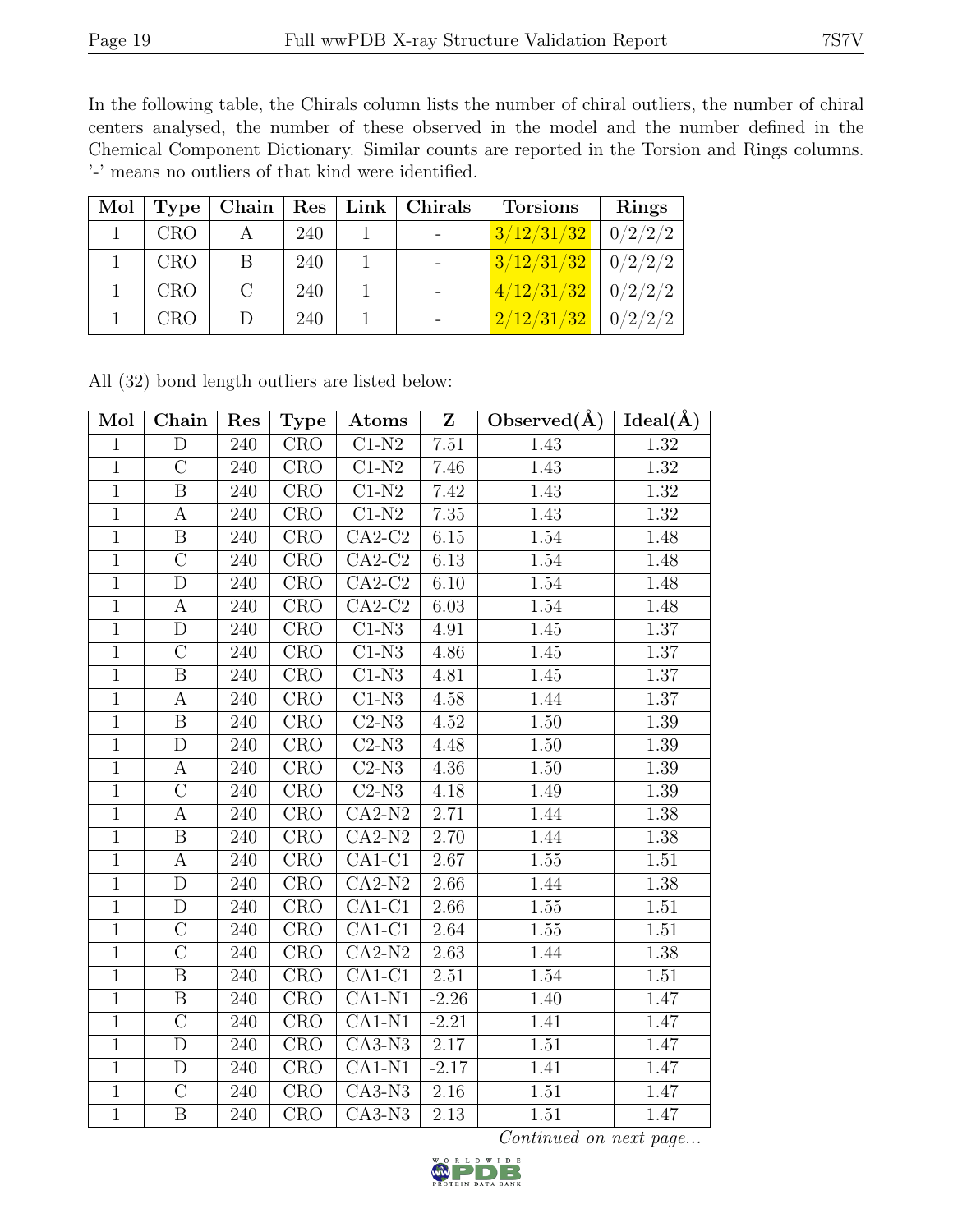Continued from previous page...

|  |  | $\Box$ Mol $\vert$ Chain $\vert$ Res $\vert$ Type $\vert$ Atoms $\vert$ | $\mathbf{Z}$ | $\mid$ Observed( $\AA$ ) $\mid$ Ideal( $\AA$ ) |  |
|--|--|-------------------------------------------------------------------------|--------------|------------------------------------------------|--|
|  |  | 240   CRO   CA3-N3   2.12                                               |              | $1.51\,$                                       |  |
|  |  | 240   CRO   CA1-N1   $-2.06$                                            |              | 1.41                                           |  |

All (32) bond angle outliers are listed below:

| Mol            | Chain                   | Res              | <b>Type</b>               | Atoms                   | $\overline{\mathbf{Z}}$ | Observed $(°)$ | Ideal $(°)$ |
|----------------|-------------------------|------------------|---------------------------|-------------------------|-------------------------|----------------|-------------|
| $\overline{1}$ | $\overline{B}$          | 240              | $\overline{\mathrm{CRO}}$ | $Q2-C2-CA2$             | $-7.79$                 | 126.58         | 130.96      |
| $\overline{1}$ | $\mathbf D$             | 240              | <b>CRO</b>                | $O2-C2-CA2$             | $-7.72$                 | 126.63         | 130.96      |
| $\overline{1}$ | $\mathcal{C}$           | 240              | CRO                       | $CA2-C2-N3$             | 7.61                    | 106.97         | 103.37      |
| $\overline{1}$ | $\overline{\mathbf{B}}$ | 240              | <b>CRO</b>                | $CA2-C2-N3$             | 7.30                    | 106.83         | 103.37      |
| $\overline{1}$ | $\overline{D}$          | 240              | CRO                       | $CA2-C2-N3$             | 7.28                    | 106.81         | 103.37      |
| $\mathbf{1}$   | $\boldsymbol{A}$        | 240              | <b>CRO</b>                | $\overline{CA2-C2-N3}$  | 7.22                    | 106.78         | 103.37      |
| $\overline{1}$ | А                       | 240              | CRO                       | $O2-C2-CA2$             | $-7.08$                 | 126.98         | 130.96      |
| $\mathbf{1}$   | $\overline{C}$          | 240              | $\overline{\text{CRO}}$   | $\overline{O2-C2-C}$ A2 | $-6.69$                 | 127.20         | 130.96      |
| $\overline{1}$ | $\mathbf D$             | 240              | $\overline{\text{CRO}}$   | $C2-N3-C1$              | $-5.00$                 | 105.43         | 107.97      |
| $\mathbf{1}$   | $\overline{C}$          | 240              | CRO                       | $C2-N3-C1$              | $-4.92$                 | 105.47         | $107.97\,$  |
| $\overline{1}$ | $\boldsymbol{B}$        | 240              | <b>CRO</b>                | $C2-N3-C1$              | $-4.89$                 | 105.49         | 107.97      |
| $\overline{1}$ | A                       | 240              | CRO                       | $CA2-N2-C1$             | 4.67                    | 109.22         | 105.77      |
| $\mathbf{1}$   | $\boldsymbol{B}$        | 240              | CRO                       | $CA2-N2-C1$             | 4.59                    | 109.16         | 105.77      |
| $\overline{1}$ | А                       | 240              | CRO                       | $C2-N3-C1$              | $-4.38$                 | 105.75         | 107.97      |
| $\mathbf{1}$   | $\mathbf D$             | 240              | <b>CRO</b>                | $CA2-N2-C1$             | 4.31                    | 108.95         | 105.77      |
| $\overline{1}$ | $\overline{C}$          | 240              | CRO                       | $CA2-N2-C1$             | 4.21                    | 108.87         | 105.77      |
| $\overline{1}$ | A                       | 240              | CRO                       | $C2-CA2-N2$             | $-3.72$                 | 106.33         | 108.93      |
| $\overline{1}$ | $\, {\bf B}$            | 240              | CRO                       | $C2-CA2-N2$             | $-3.55$                 | 106.44         | 108.93      |
| $\overline{1}$ | $\overline{C}$          | 240              | <b>CRO</b>                | $C2-CA2-N2$             | $-3.44$                 | 106.52         | 108.93      |
| $\overline{1}$ | $\boldsymbol{B}$        | 240              | <b>CRO</b>                | $CG2-CB2-CA2$           | $-3.37$                 | 125.81         | 129.94      |
| $\overline{1}$ | $\overline{\rm C}$      | $\overline{240}$ | CRO                       | $CG2-CB2-CA2$           | $-3.32$                 | 125.87         | 129.94      |
| $\mathbf{1}$   | $\mathbf D$             | 240              | <b>CRO</b>                | $C2-CA2-N2$             | $-3.26$                 | 106.65         | 108.93      |
| $\overline{1}$ | A                       | 240              | CRO                       | $CG2-CB2-CA2$           | $-3.19$                 | 126.04         | 129.94      |
| $\mathbf{1}$   | A                       | 240              | <b>CRO</b>                | $CA1-C1-N3$             | $-2.41$                 | 121.86         | 124.75      |
| $\mathbf{1}$   | D                       | 240              | CRO                       | $CG2-CB2-CA2$           | $-2.38$                 | 127.02         | 129.94      |
| $\overline{1}$ | A                       | 240              | <b>CRO</b>                | $CB2-CA2-C2$            | 2.36                    | 125.09         | 122.28      |
| $\mathbf{1}$   | $\mathcal{C}$           | 240              | CRO                       | $CA1-C1-N3$             | $-2.32$                 | 121.97         | 124.75      |
| $\mathbf{1}$   | A                       | 240              | <b>CRO</b>                | $\overline{CA3-N3-C2}$  | 2.19                    | 128.82         | 123.80      |
| $\overline{1}$ | $\overline{B}$          | 240              | CRO                       | $CB2-CA2-C2$            | 2.18                    | 124.88         | 122.28      |
| $\mathbf{1}$   | $\mathcal{C}$           | 240              | $\overline{\text{CRO}}$   | $CB2-CA2-C2$            | 2.12                    | 124.81         | 122.28      |
| $\mathbf{1}$   | A                       | 240              | <b>CRO</b>                | O3-C3-CA3               | $-2.08$                 | 120.11         | 126.39      |
| $\overline{1}$ | $\, {\bf B}$            | 240              | <b>CRO</b>                | $CA3-N3-C2$             | 2.03                    | 128.45         | 123.80      |

There are no chirality outliers.

All (12) torsion outliers are listed below:

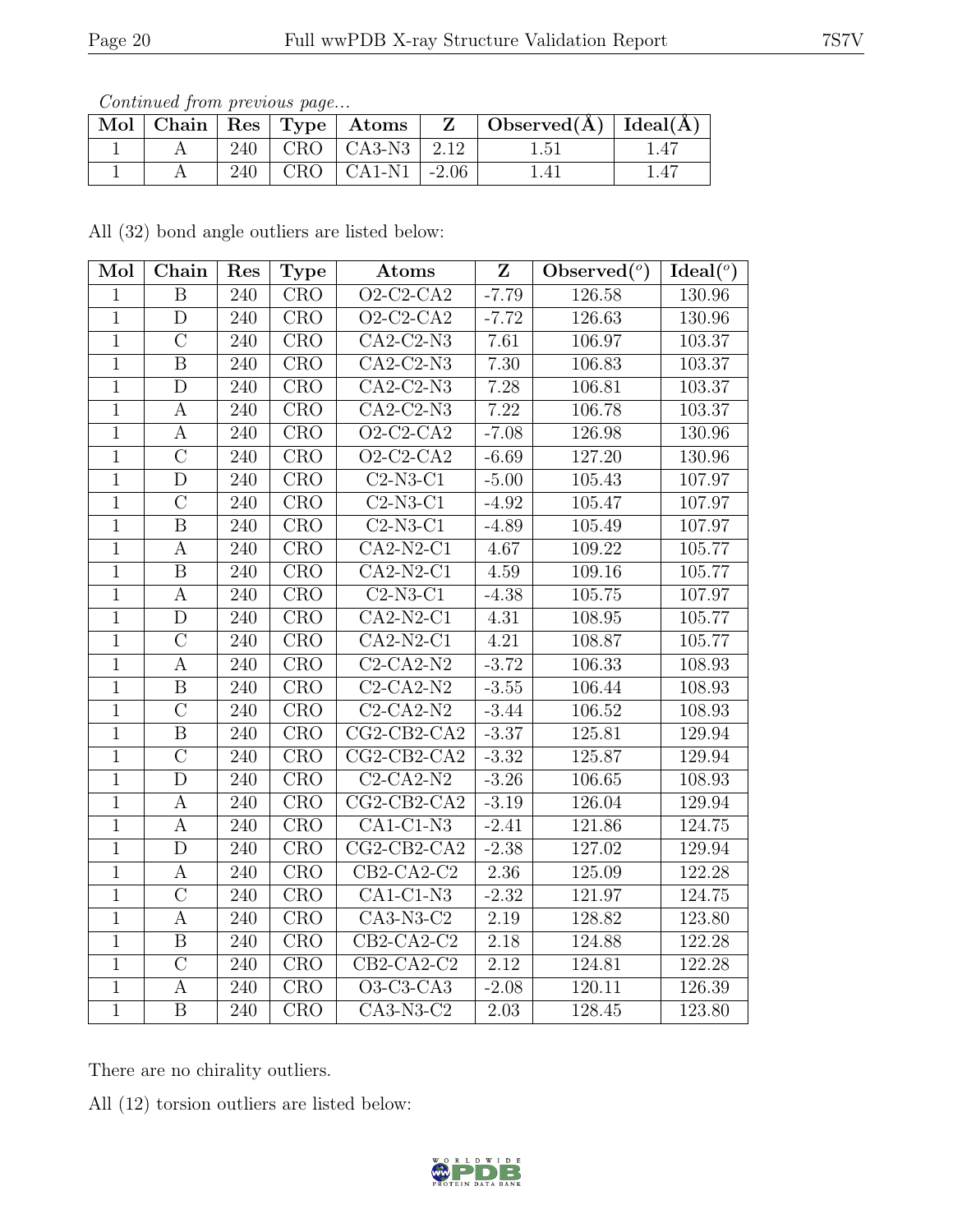| Mol | Chain         | $\operatorname{Res}% \left( \mathcal{N}\right) \equiv\operatorname*{Res}\left( \mathcal{N}\right)$ | <b>Type</b> | Atoms             |
|-----|---------------|----------------------------------------------------------------------------------------------------|-------------|-------------------|
| 1   | A             | 240                                                                                                | <b>CRO</b>  | $C3-CA3-N3-C2$    |
| 1   | B             | 240                                                                                                | <b>CRO</b>  | $C3-CA3-N3-C2$    |
| 1   | $\mathcal{C}$ | 240                                                                                                | <b>CRO</b>  | C3-CA3-N3-C2      |
| 1   | Ð             | 240                                                                                                | <b>CRO</b>  | C3-CA3-N3-C2      |
| 1   | $\bigcap$     | 240                                                                                                | <b>CRO</b>  | $C2-CA2-CB2-CG2$  |
| 1   | C             | 240                                                                                                | <b>CRO</b>  | $N2$ -CA2-CB2-CG2 |
| 1   | A             | 240                                                                                                | <b>CRO</b>  | $N2$ -CA2-CB2-CG2 |
| 1   | B             | 240                                                                                                | <b>CRO</b>  | $N2$ -CA2-CB2-CG2 |
| 1   | А             | 240                                                                                                | <b>CRO</b>  | C3-CA3-N3-C1      |
| 1   | B             | 240                                                                                                | <b>CRO</b>  | C3-CA3-N3-C1      |
| 1   | $\bigcap$     | 240                                                                                                | <b>CRO</b>  | $C3-CA3-N3-C1$    |
| 1   | $\Box$        | 240                                                                                                | CRO         | $C3-CA3-N3-C1$    |

There are no ring outliers.

4 monomers are involved in 6 short contacts:

|  |     |            | Mol   Chain   Res   Type   Clashes   Symm-Clashes |
|--|-----|------------|---------------------------------------------------|
|  | 240 | <b>CRO</b> |                                                   |
|  | 240 | <b>CRO</b> |                                                   |
|  | 240 | <b>CRO</b> |                                                   |
|  | 240 |            |                                                   |

### 5.5 Carbohydrates  $(i)$

There are no monosaccharides in this entry.

## 5.6 Ligand geometry  $(i)$

There are no ligands in this entry.

### 5.7 Other polymers (i)

There are no such residues in this entry.

## 5.8 Polymer linkage issues  $(i)$

There are no chain breaks in this entry.

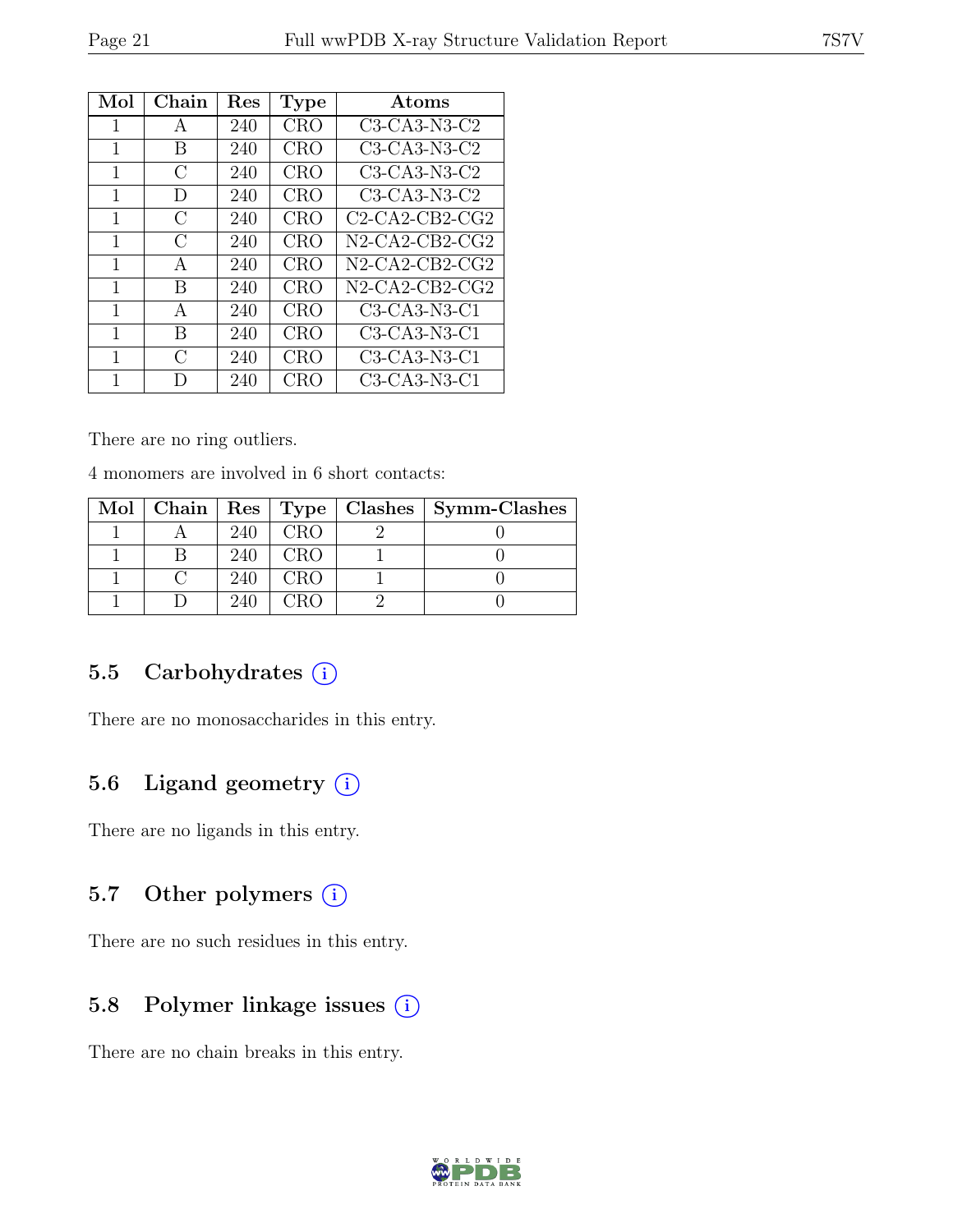## 6 Fit of model and data  $(i)$

## 6.1 Protein, DNA and RNA chains (i)

In the following table, the column labelled  $#RSRZ>2$  contains the number (and percentage) of RSRZ outliers, followed by percent RSRZ outliers for the chain as percentile scores relative to all X-ray entries and entries of similar resolution. The OWAB column contains the minimum, median,  $95<sup>th</sup>$  percentile and maximum values of the occupancy-weighted average B-factor per residue. The column labelled 'Q< 0.9' lists the number of (and percentage) of residues with an average occupancy less than 0.9.

| Mol | Chain         | Analysed           | ${ <\hspace{-1.5pt}{\mathrm{RSRZ}} \hspace{-1.5pt}>}$ | $\#\text{RSRZ}{>}2$                          | $OWAB(A^2)$     | Q <sub>0.9</sub> |
|-----|---------------|--------------------|-------------------------------------------------------|----------------------------------------------|-----------------|------------------|
|     | А             | $508/537(94\%)$    | $-0.02$                                               | $5(0\%)$<br>82<br> 84                        | 20, 36, 55, 80  |                  |
|     | B             | $508/537(94\%)$    | 0.09                                                  | $3(0\%)$<br> 90 <br>89                       | 22, 40, 63, 76  |                  |
|     | $\mathcal{C}$ | $506/537(94\%)$    | $-0.02$                                               | $3(0\%)$<br>89<br>$^{\prime}$ 90 $^{\prime}$ | 23, 36, 56, 71  |                  |
|     | D             | $508/537(94\%)$    | 0.14                                                  | 87 <br>$4(0\%)$<br>86                        | 25, 41, 63, 103 |                  |
| All | All           | $2030/2148$ (94\%) | 0.05                                                  | $15(0\%)$<br>89                              | 20, 38, 60, 103 |                  |

All (15) RSRZ outliers are listed below:

| Mol          | Chain              | $\operatorname{Res}% \left( \mathcal{N}\right) \equiv\operatorname{Res}(\mathcal{N}_{0},\mathcal{N}_{0})$ | <b>Type</b> | <b>RSRZ</b> |
|--------------|--------------------|-----------------------------------------------------------------------------------------------------------|-------------|-------------|
| 1            | Α                  | 76                                                                                                        | <b>PHE</b>  | 3.2         |
| $\mathbf 1$  | D                  | 328                                                                                                       | <b>PRO</b>  | 3.2         |
| $\mathbf 1$  | $\overline{\rm C}$ | 76                                                                                                        | <b>PHE</b>  | 2.8         |
| $\mathbf 1$  | A                  | 109                                                                                                       | LEU         | 2.5         |
| $\mathbf{1}$ | B                  | 325                                                                                                       | <b>SER</b>  | 2.5         |
| 1            | $\mathbf{A}$       | 113                                                                                                       | <b>TYR</b>  | 2.5         |
| $\mathbf{1}$ | $\overline{C}$     | 502                                                                                                       | <b>GLY</b>  | 2.3         |
| $\mathbf 1$  | D                  | 292                                                                                                       | <b>ASP</b>  | 2.3         |
| $\mathbf 1$  | D                  | 56                                                                                                        | <b>ASN</b>  | 2.2         |
| $\mathbf{1}$ | D                  | 76                                                                                                        | PHE         | 2.2         |
| $\mathbf{1}$ | B                  | 328                                                                                                       | <b>PRO</b>  | 2.1         |
| $\mathbf 1$  | A                  | 391                                                                                                       | <b>PHE</b>  | 2.1         |
| 1            | $\overline{C}$     | 113                                                                                                       | <b>TYR</b>  | 2.1         |
| $\mathbf 1$  | B                  | 42                                                                                                        | <b>GLY</b>  | 2.1         |
| 1            | А                  | 329                                                                                                       | GLU         | 2.0         |

## 6.2 Non-standard residues in protein, DNA, RNA chains (i)

In the following table, the Atoms column lists the number of modelled atoms in the group and the number defined in the chemical component dictionary. The B-factors column lists the minimum, median,  $95<sup>th</sup>$  percentile and maximum values of B factors of atoms in the group. The column